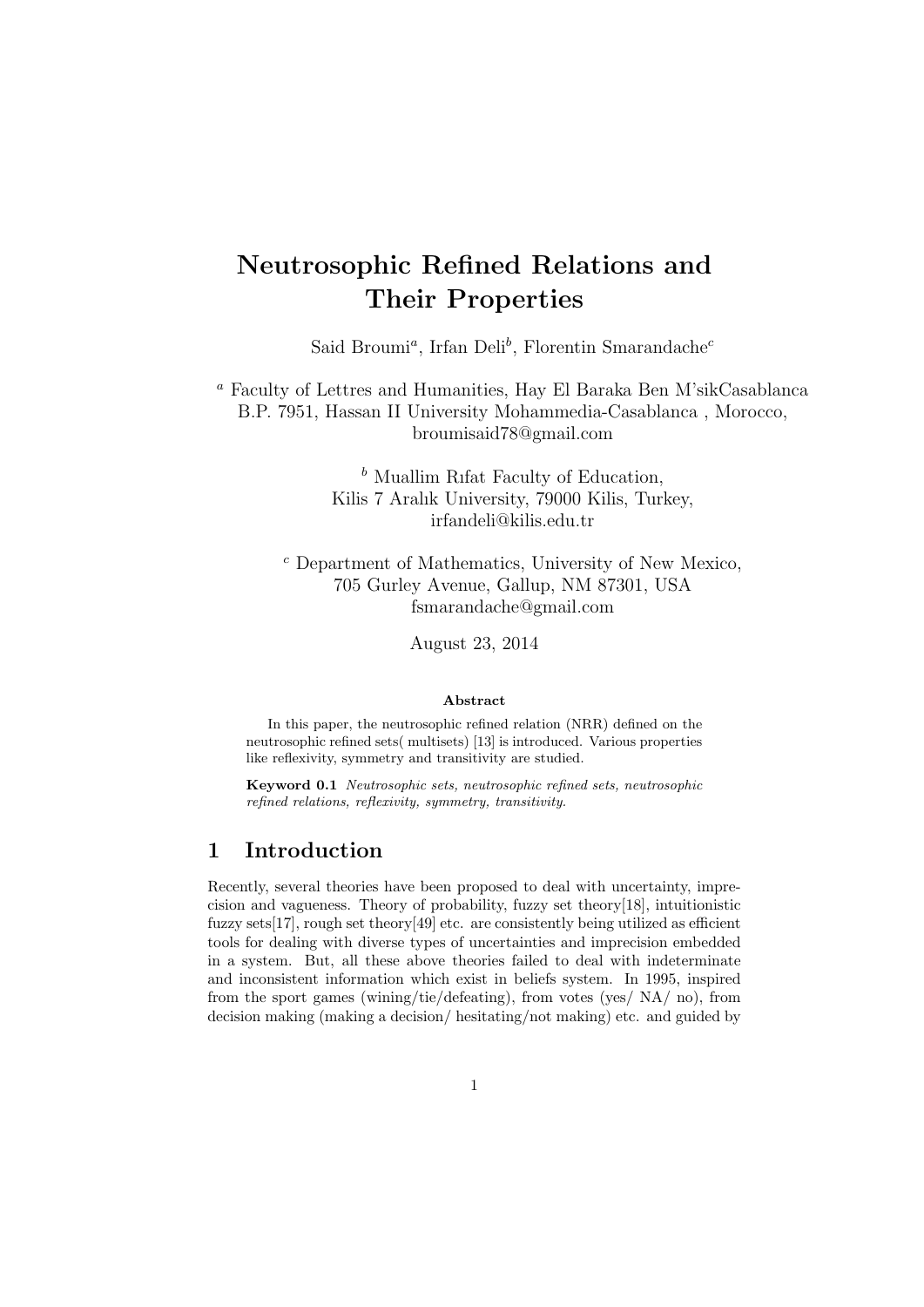the fact that the law of excluded middle did not work any longer in the modern logics, F. Smarandache[10] developed a new concept called neutrosophic set (NS) which generalizes fuzzy sets and intuitionistic fuzzy sets. NS can be described by membership degree, indeterminate degree and non-membership degree. This theory and their hybrid structures have proven useful in many different fields such as control theory[32], databases[20, 21], medical diagnosis problem[1], decision making problem [24, 2], physics[8], topology [9], etc. The works on neutrosophic set, in theories and applications, have been progressing rapidly (e.g. [3, 6, 35, 41, 48, 19]).

Combining neutrosophic set models with other mathematical models has attracted the attention of many researchers. Maji et al.[22] presented the concept of neutrosophic soft sets which is based on a combination of the neutrosophic set and soft set models. Broumi and Smarandache[33, 36] introduced the concept of the intuitionistic neutrosophic soft set by combining the intuitionistic neutrosophic sets and soft sets. Broumi et al. presented the concept of rough neutrosophic set[39] which is based on a combination of neutrosophic sets and rough set models. The works on neutrosophic sets combining with soft sets, in theories and applications, have been progressing rapidly (e.g. [34, 37, 38, 14, 15, 40, 16, 42]).

The notion of multisets was formulated first in [31] by Yager as generalization of the concept of set theory and then the multiset was developed in [7] by Calude et al. Several authors from time to time made a number of generalizations of the multiset theory. For example, Sebastian and Ramakrishnan[46, 45] introduced a new notion called multi fuzzy sets, which is a generalization of the multiset. Since then, Several researchers [30, 44, 4, 5] discussed more properties on multi fuzzy set. And they [47, 23] made an extension of the concept of Fuzzy multisets to an intuitionstic fuzzy set, which was called intuitionstic fuzzy multisets (IFMS). Since then in the study on IFMS , a lot of excellent results have been achieved by researchers [43, 25, 26, 27, 28, 29]. An element of a multi fuzzy set can occur more than once with possibly the same or different membership values, whereas an element of intuitionistic fuzzy multiset allows the repeated occurrences of membership and non–membership values. The concepts of FMS and IFMS fail to deal with indeterminacy. In 2013 Smarandache [11] extended the classical neutrosophic logic to n-valued refined neutrosophic logic, by refining each neutrosophic component T, I, F into respectively  $T_1, T_2, ..., T_m$ , and  $I_1, I_2, ..., I_p$ , and  $F_1, F_2, ..., F_r$ . Recently, Deli et al. [13] used the concept of neutrosophic refined sets and studied some of their basic properties. The concept of neutrosophic refined set (NRS) is a generalization of fuzzy multisets and intuitionistic fuzzy multisets.

The neutrosophic refined relations are the neutrosophic refined subsets in a cartesian product of the universe. The purpose of this paper is an attempt to extend the neutrosophic relations to neutrosophic refined relations (NRR). This paper is arranged in the following manner. In section 2, we present some definitions of neutrosophic set and neutrosophic refined set theory which help us in the later section. In section 3, we study the concept of neutrosophic refined relations and their operations. Finally, we conclude the paper.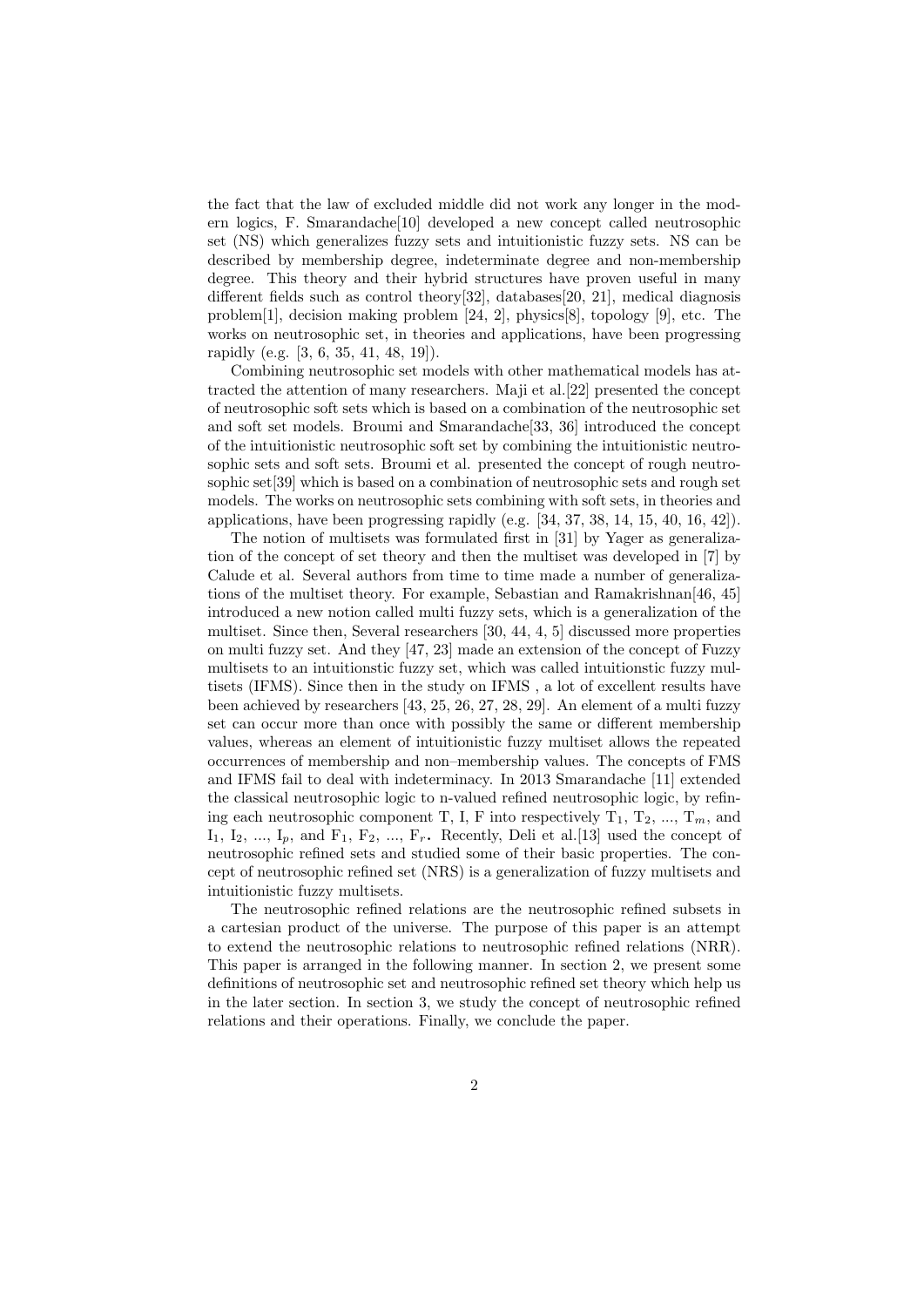## 2 Preliminary

In this section, we mainly recall some notions related to neutrosophic set $[10]$ , single valued neutrosophic set (SVNS)[12] and neutrosophic refined set relevant to the present work. See especially[20, 21, 1, 3, 6, 35, 24, 2, 9, 8, 12] for further details and background.

Smarandache[11] refine T , I, F to  $T_1, \, T_2, \ldots, \, T_m$  and  $I_1, \, I_2, \ldots, \, I_p$  and  $F_1,$  $F_2,..., F_r$  where all  $T_m$ ,  $I_p$  and  $F_r$  can be subset of [0,1]. In the following sections ,we considered only the case when T ,I and F are split into the same number of subcomponents 1,2,...p, and  $T_A^j$   $I_A^j$ ,  $F_A^j$  are single valued neutrosophic number.

**Definition 2.1** [10] Let U be a space of points (objects), with a generic element in U denoted by u. A neutrosophic set  $(N\text{-}set)$  A in U is characterized by a truth-membership function  $T_A$ , a indeterminacy-membership function  $I_A$  and a falsity-membership function  $F_A$ .  $T_A(x)$ ;  $I_A(x)$  and  $F_A(x)$  are real standard or nonstandard subsets of  $\vert$ <sup>-</sup>0,1<sup>+</sup>[. It can be written as

$$
A = \{ \langle u, (T_A(x), I_A(x), F_A(x)) \rangle : x \in E, T_A(x), I_A(x), F_A(x) \in ]-0,1^+[\}.
$$

There is no restriction on the sum of  $T_A(x)$ ;  $I_A(x)$  and  $F_A(x)$ , so  $\overline{\phantom{a}}0 \leq$  $supT_A(x) + supI_A(x) + supF_A(x) \leq 3^+$ .

For application in real scientific and engineering areas,Wang et al.[12] proposed the concept of an SVNS, which is an instance of neutrosophic set. In the following, we introduce the definition of SVNS.

**Definition 2.2** [12] Let U be a space of points (objects), with a generic element in U denoted by u. An SVNS A in X is characterized by a truth-membership function  $T_A(x)$ , a indeterminacy-membership function  $I_A(x)$  and a falsity-membership function  $F_A(x)$ , where  $T_A(x)$ ,  $I_A(x)$ , and  $F_A(x)$  belongs to [0,1] for each point u in U. Then, an SVNS A can be expressed as

$$
A = \{ \langle u, (T_A(x), I_A(x), F_A(x)) \rangle : x \in E, T_A(x), I_A(x), F_A(x) \in [0, 1] \}.
$$

There is no restriction on the sum of  $T_A(x)$ ;  $I_A(x)$  and  $F_A(x)$ , so  $0 \leq$  $supT_A(x) + supI_A(x) + supF_A(x) \leq 3.$ 

**Definition 2.3** [13] Let E be a universe. A neutrosophic refined set (NRS) A on E can be defined as follows:

$$
A = \{ \langle x, (T_A^1(x), T_A^2(x), ..., T_A^P(x)), (I_A^1(x), I_A^2(x), ..., I_A^P(x)), (F_A^1(x), F_A^2(x), ..., F_A^P(x)) \rangle : x \in E \}
$$

where,

$$
T_A^1(x), T_A^2(x), ..., T_A^P(x) : E \to [0, 1],
$$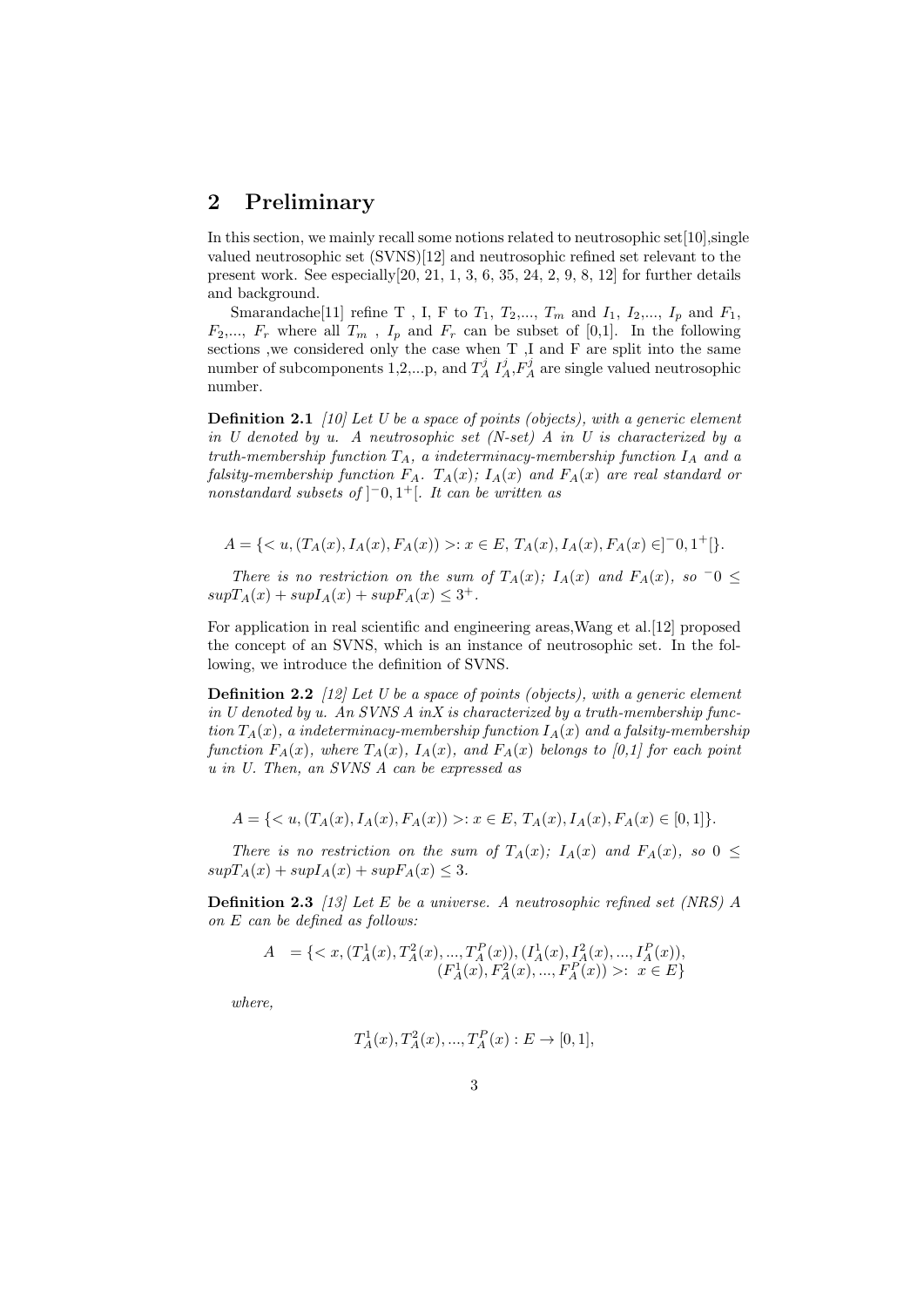$$
I_A^1(x), I_A^2(x), \dots, I_A^P(x) : E \to [0, 1],
$$

and

$$
F_A^1(x), F_A^2(x), ..., F_A^P(x) : E \to [0,1]
$$

such that

$$
0 \leq supT_A^i(x) + supI_A^i(x) + supF_A^i(x) \leq 3
$$

 $(i = 1, 2, ..., P)$  and

$$
T_A^1(x) \le T_A^2(x) \le \dots \le T_A^P(x)
$$

for any  $x \in E$ .

 $(T_A^1(x), T_A^2(x),..., T_A^P(x)), (I_A^1(x), I_A^2(x),..., I_A^P(x))$  and  $(F_A^1(x), F_A^2(x),..., F_A^P(x))$ is the truth-membership sequence, indeterminacy-membership sequence and falsitymembership sequence of the element  $x$ , respectively. Also,  $P$  is called the dimension(cardinality) of NRS A. We arrange the truth-membership sequence in decreasing order but the corresponding indeterminacy-membership and falsitymembership sequence may not be in decreasing or increasing order.

The set of all Neutrosophic refined sets on E is denoted by NRS(E).

Definition 2.4 [13] Let  $A, B \in NRS(E)$ . Then,

- 1. A is said to be NR subset of B is denoted by  $A \subseteq B$  if  $T_A^i(x) \leq T_B^i(x)$ ,  $I_A^i(x) \ge I_B^i(x) , F_A^i(x) \ge F_B^i(x), \forall x \in E.$
- 2. A is said to be neutrosophic equal of B is denoted by  $A = B$  if  $T_A^i(x) =$  $T_B^i(x)$ ,  $I_A^i(x) = I_B^i(x)$ ,  $F_A^i(x) = F_B^i(x)$ ,  $\forall x \in E$ .
- 3. the complement of A denoted by  $A^{\tilde{c}}$  and is defined by

$$
A^{\tilde{c}} = \{: x \in E\}
$$

- 4. If  $T_A^i(x) = 0$  and  $I_A^i(x) = F_A^i(x) = 1$  for all  $x \in E$  and  $i = 1, 2, ..., P$  then A is called null ns-set and denoted by  $\tilde{\Phi}$ .
- 5. If  $T_A^i(x) = 1$  and  $I_A^i(x) = F_A^i(x) = 0$  for all  $x \in E$  and  $i = 1, 2, ..., P$ , then A is called universal ns-set and denoted by  $\tilde{E}$ .

Definition 2.5 [13] Let  $A, B \in NRS(E)$ . Then,

1. the union of A and B is denoted by  $A\tilde{\cup}B=C_1$  and is defined by

$$
C = \{ \langle x, (T_C^1(x), T_C^2(x), ..., T_C^P(x)), (I_C^1(x), I_C^2(x), ..., I_C^P(x)), (F_C^1(x), F_C^2(x), ..., F_C^P(x)) \rangle : x \in E \}
$$

where  $T_C^i = T_A^i(x) \vee T_B^i(x)$ ,  $I_C^i = I_A^i(x) \wedge I_B^i(x)$ ,  $F_C^i = F_A^i(x) \wedge F_B^i(x)$ ,  $\forall x \in E$  and  $i = 1, 2, ..., P$ .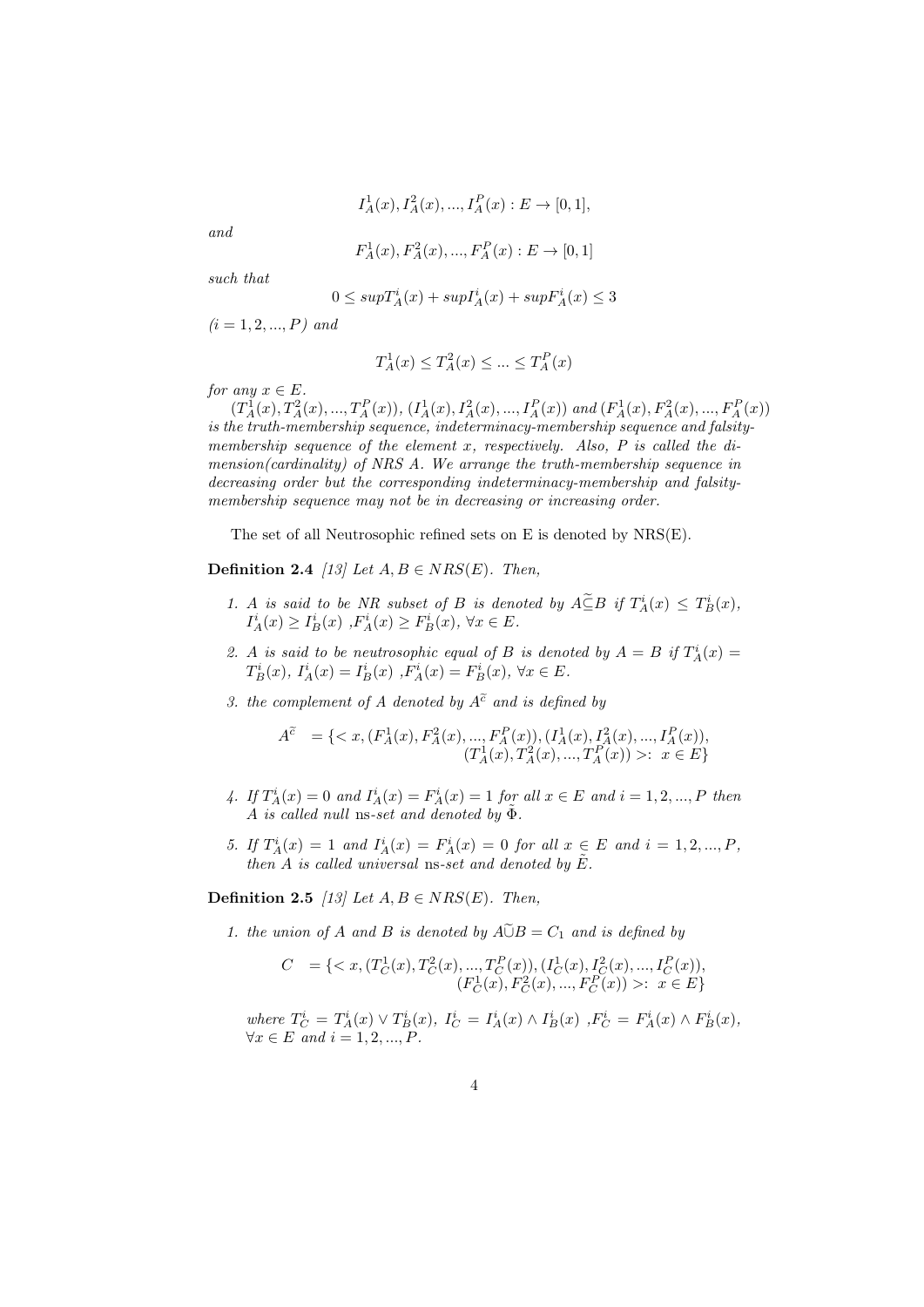2. the intersection of A and B is denoted by  $\widehat{A \cap B} = D$  and is defined by

$$
D = \{ \langle x, (T_D^1(x), T_D^2(x), ..., T_D^P(x)), (I_D^1(x), I_D^2(x), ..., I_D^P(x)), (F_D^1(x), F_D^2(x), ..., F_D^P(x)) \rangle : x \in E \}
$$

where  $T_D^i = T_A^i(x) \wedge T_B^i(x)$ ,  $I_D^i = I_A^i(x) \vee I_B^i(x)$ ,  $F_D^i = F_A^i(x) \vee F_B^i(x)$ ,  $\forall x \in E$  and  $i = 1, 2, ..., P$ .

3. the addition of A and B is denoted by  $A + B = E_1$  and is defined by

$$
E_1 = \{ \langle x, (T_{E_1}^1(x), T_{E_1}^2(x), ..., T_{E_1}^P(x)), (I_{E_1}^1(x), I_{E_1}^2(x), ..., I_{E_1}^P(x)), (F_{E_1}^1(x), F_{E_1}^2(x), ..., F_{E_1}^P(x)) \rangle : x \in E \}
$$

where  $T_{E_1}^i = T_A^i(x) + T_B^i(x) - T_A^i(x) \cdot T_B^i(x), I_{E_1}^i = I_A^i(x) \cdot I_B^i(x)$ ,  $F_{E_1}^i =$  $F_A^i(x) \cdot F_B^i(x)$ ,  $\forall x \in E$  and  $i = 1, 2, ..., P$ .

4. the multiplication of A and B is denoted by  $A\tilde{\times}B=E_2$  and is defined by

$$
E_2 = \{ \langle x, (T_{E_2}^1(x), T_{E_2}^2(x), ..., T_{E_2}^P(x)), (I_{E_2}^1(x), I_{E_2}^2(x), ..., I_{E_2}^P(x)), (F_{E_2}^1(x), F_{E_2}^2(x), ..., F_{E_2}^P(x)) \rangle : x \in E \}
$$

where 
$$
T_{E_2}^i = T_A^i(x) \cdot T_B^i(x)
$$
,  $I_{E_2}^i = I_A^i(x) + I_B^i(x) - I_A^i(x) \cdot I_B^i(x)$ ,  $F_{E_2}^i = F_A^i(x) + F_B^i(x) - F_A^i(x) \cdot F_B^i(x)$ ,  $\forall x \in E$  and  $i = 1, 2, ..., P$ .

Here  $\vee$ ,  $\wedge$ ,  $+$ , .,  $-$  denotes maximum, minimum, addition, multiplication, subtraction of real numbers respectively.

## 3 Relations on Neutrosophic Refined Sets

In this section, after given the Cartesian product of two neutrosophic refined sets (NRS), we define a relations on neutrosophic refined sets and study their desired properties. The relation extend the concept of intuitionistic multirelation [27] to single valued neutrosophic refined relation. Some of it is quoted from [13, 27, 10].

**Definition 3.1** Let  $\emptyset \neq A, B \in NRS(E)$  and  $j \in \{1, 2, ..., n\}$ . Then, cartesian product of A and B is a neutrosophic refined set in  $E \times E$ , denoted by  $A \times B$ , defined as

$$
A \times B = \{ \langle (x, y), T_{A \times B}^{j}(x, y)), I_{A \times B}^{j}(x, y), F_{A \times B}^{j}(x, y) \rangle : (x, y) \in E \times E \}
$$

where

$$
T_{A\times B}^j(x,y), I_{A\times B}^j(x,y), F_{A\times B}^j(x,y): E\to [0,1]
$$

$$
\mathbf{,}
$$

$$
T_{A\times B}^j(x,y) = \min\left\{T_A^j(x), T_B^j(x)\right\},\,
$$
  

$$
I_{A\times B}^j(x,y) = \max\left\{I_A^j(x), I_B^j(x)\right\}
$$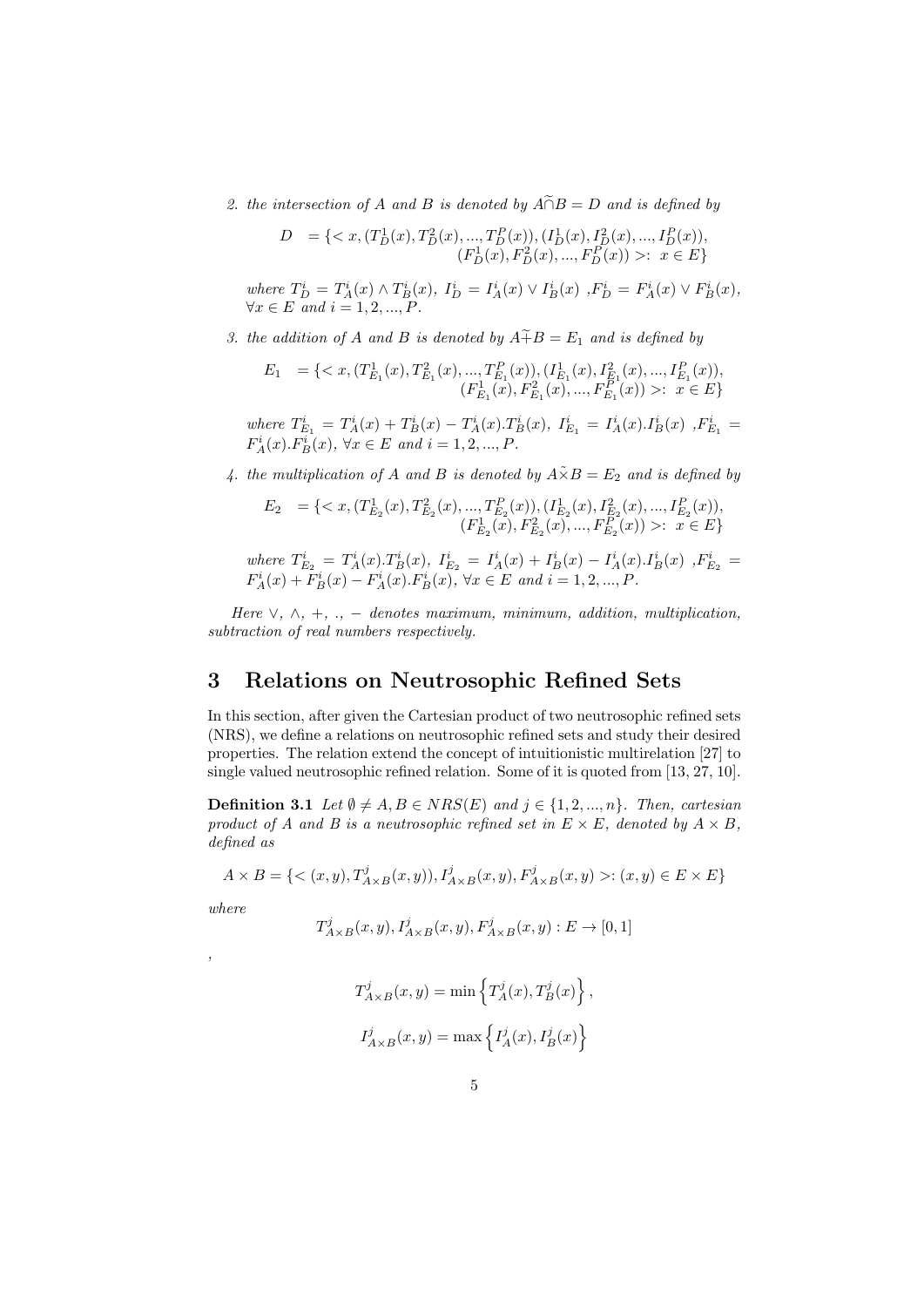$$
F^j_{A\times B}(x,y)=\max\left\{F^j_A(x),F^j_B(x)\right\}
$$

for all  $x, y \in E$ .

**Remark 3.2** A Cartesian product on A is a neutrosophic refined set in  $E \times E$ , denoted by  $A \times A$ , defined as

$$
A\times A=\{<(x,y),T_{A\times A}^j(x,y)),I_{A\times A}^j(x,y),F_{A\times A}^j(x,y)>:(x,y)\in E\times E\}
$$

where  $j = 1, 2, ..., n$  and  $T_{A \times A}^{j}$ ,  $I_{A \times A}^{j}$ ,  $F_{A \times A}^{j}$  :  $E \times E \rightarrow [0, 1]$ .

**Example 3.3** Let  $E = \{x_1, x_2\}$  be a universal set and A and B be two Nm-sets over E as;

$$
A = \{, \}
$$

and

$$
B = \{, \}
$$

Then, the cartesian product of  $A$  and  $B$  is obtained as follows

$$
A \times B = \{ \langle (x_1, x_1), \{0.3, 0.5, 0.6\}, \{0.2, 0.4, 0.4\}, \{0.3, 0.8, 0.9\} \rangle, \\ \langle (x_1, x_2), \{0.3, 0.7, 0.8\}, \{0.2, 0.5, 0.7\}, \{0.1, 0.7, 0.9\} \rangle, \\ \langle (x_2, x_1), \{0.4, 0.5, 0.6\}, \{0.2, 0.5, 0.4\}, \{0.3, 0.8, 0.7\} \rangle, \\ \langle (x_2, x_2), \{0.4, 0.7, 0.8\}, \{0.3, 0.5, 0.7\}, \{0.1, 0.7, 0.7\} \rangle \}
$$

**Definition 3.4** Let  $\emptyset \neq A, B \in NRS(E)$  and  $j \in \{1, 2, ..., n\}$ . Then, a neutrosophic refined relation from A to B is a neutrosophic refined subset of  $A \times B$ . In other words, a neutrosophic refined relation from A to B is of the form  $(R, C), (C \subseteq E \times E)$  where  $R(x, y) \subseteq A \times B \ \forall (x, y) \in C$ .

Example 3.5 Let us consider the Example 3.3. Then, we define a neutrosophic refined relation  $R$  and  $S$ , from  $A$  to  $B$ , as follows

$$
R = \{<(x_1, x_1), (0.2, 0.6, 0.9), (0.2, 0.4, 0.5), (0.3, 0.8, 0.9)>,(x_1, x_2), (0.3, 0.9, 0.8), (0.2, 0.8, 0.7), (0.1, 0.8, 0.9)>,(x_2, x_1), (0.1, 0.9, 0.6), (0.2, 0.5, 0.4), (0.2, 0.8, 0.7)>\}
$$

and

$$
S = \{<(x_1, x_1), \{0.1, 0.7, 0.9\}, \{0.2, 0.5, 0.7\}, \{0.1, 0.9, 0.9\}>,(x_1, x_2), \{0.3, 0.9, 0.8\}, \{0.2, 0.8, 0.8\}, \{0.1, 0.8, 0.9\}>,(x_2, x_1), \{0.1, 0.9, 0.7\}, \{0.2, 0.9, 0.4\}, \{0.2, 0.8, 0.9\}> \}
$$

6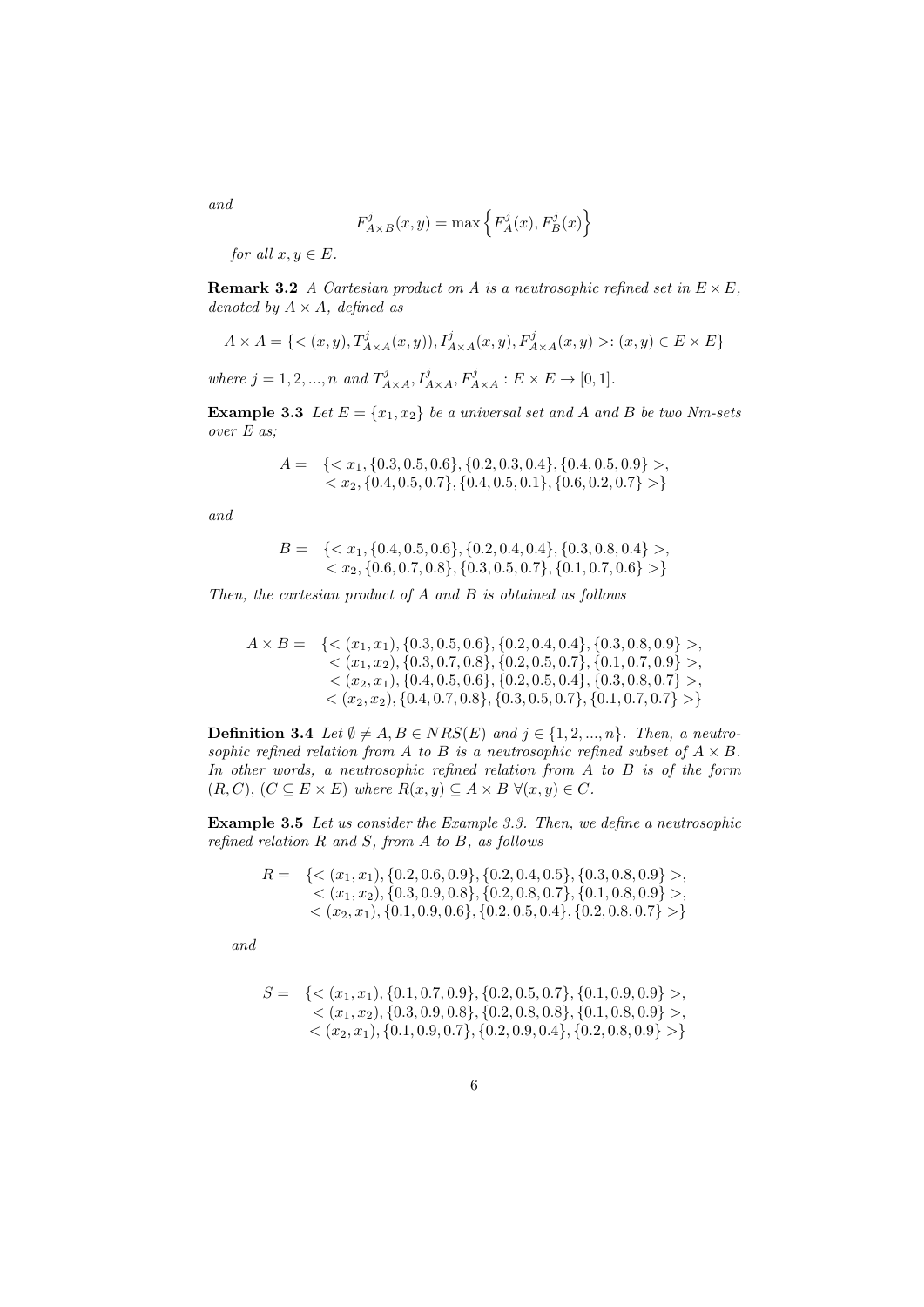**Definition 3.6** Let  $A, B \in NRS(E)$  and, R and S be two neutrosophic refined relation from A to B. Then, the operations RUS, R $\tilde{\cap}S$ , R $\tilde{+}S$  and  $R\tilde{\times}S$  are defined as follows;

1.

$$
R\widetilde{\cup}S = \{ \langle (x,y), (T^1_{R\widetilde{\cup}S}(x,y), T^2_{R\widetilde{\cup}S}(x,y), ..., T^n_{R\widetilde{\cup}S}(x,y)), \\ (I^1_{R\widetilde{\cup}S}(x,y), I^2_{R\widetilde{\cup}S}(x,y), ..., I^n_{R\widetilde{\cup}S}(x,y)), \\ (F^1_{R\widetilde{\cup}S}(x,y), F^2_{R\widetilde{\cup}S}(x,y), ..., F^n_{R\widetilde{\cup}S}(x,y)) \rangle : \ x, y \in E \}
$$

where

$$
T_{R\tilde{\cup}S}^i(x, y) = T_R^i(x) \vee T_S^i(y),
$$
  
\n
$$
I_{R\tilde{\cup}S}^i(x, y) = I_R^i(x) \wedge I_S^i(y),
$$
  
\n
$$
F_{R\tilde{\cup}S}^i(x, y) = F_R^i(x) \wedge F_S^i(y)
$$

 $\forall x, y \in E \text{ and } i = 1, 2, ..., n.$ 

2.

$$
\begin{array}{ll} R\tilde{\cap}S&=\{<(x,y),(T_{R\tilde{\cap}S}^{1}(x,y),T_{R\tilde{\cap}S}^{2}(x,y),...,T_{R\tilde{\cap}S}^{n}(x,y)),\\(I_{R\tilde{\cap}S}^{1}(x,y),I_{R\tilde{\cap}S}^{2}(x,y),...,I_{R\tilde{\cap}S}^{n}(x,y)),\\(F_{R\tilde{\cap}S}^{1}(x,y),F_{R\tilde{\cap}S}^{2}(x,y),...,F_{R\tilde{\cap}S}^{n}(x,y))>:&x,y\in E\}\end{array}
$$

where

$$
T_{R\widetilde{\cap}S}^i(x, y) = T_R^i(x) \wedge T_S^i(y),
$$
  
\n
$$
I_{R\widetilde{\cap}S}^i(x, y) = I_R^i(x) \vee I_S^i(y),
$$
  
\n
$$
F_{R\widetilde{\cap}S}^i(x, y) = F_R^i(x) \vee F_S^i(y)
$$

 $\forall x, y \in E \text{ and } i = 1, 2, ..., n.$ 

3.

$$
\begin{aligned} R\widetilde{+}S = & \{< (x,y),(T_{R\widetilde{+}S}^1(x,y),T_{R\widetilde{+}S}^2(x,y),...,T_{R\widetilde{+}S}^n(x,y)),\\ & (I_{R\widetilde{+}S}^1(x,y),I_{R\widetilde{+}S}^2(x,y),...,I_{R\widetilde{+}S}^n(x,y)),\\ & (F_{R\widetilde{+}S}^1(x,y),F_{R\widetilde{+}S}^2(x,y),...,F_{R\widetilde{+}S}^n(x,y)) >: \ x,y\in E\} \end{aligned}
$$

where

$$
T_{R+S}^i(x, y) = T_R^i(x) + T_S^i(y) - T_R^i(x).T_S^i(y),
$$
  
\n
$$
I_{R+S}^i(x, y) = I_R^i(x).I_S^i(y),
$$
  
\n
$$
F_{R+S}^i(x, y) = F_R^i(x).F_S^i(y)
$$

 $\forall x, y \in E \text{ and } i = 1, 2, ..., n.$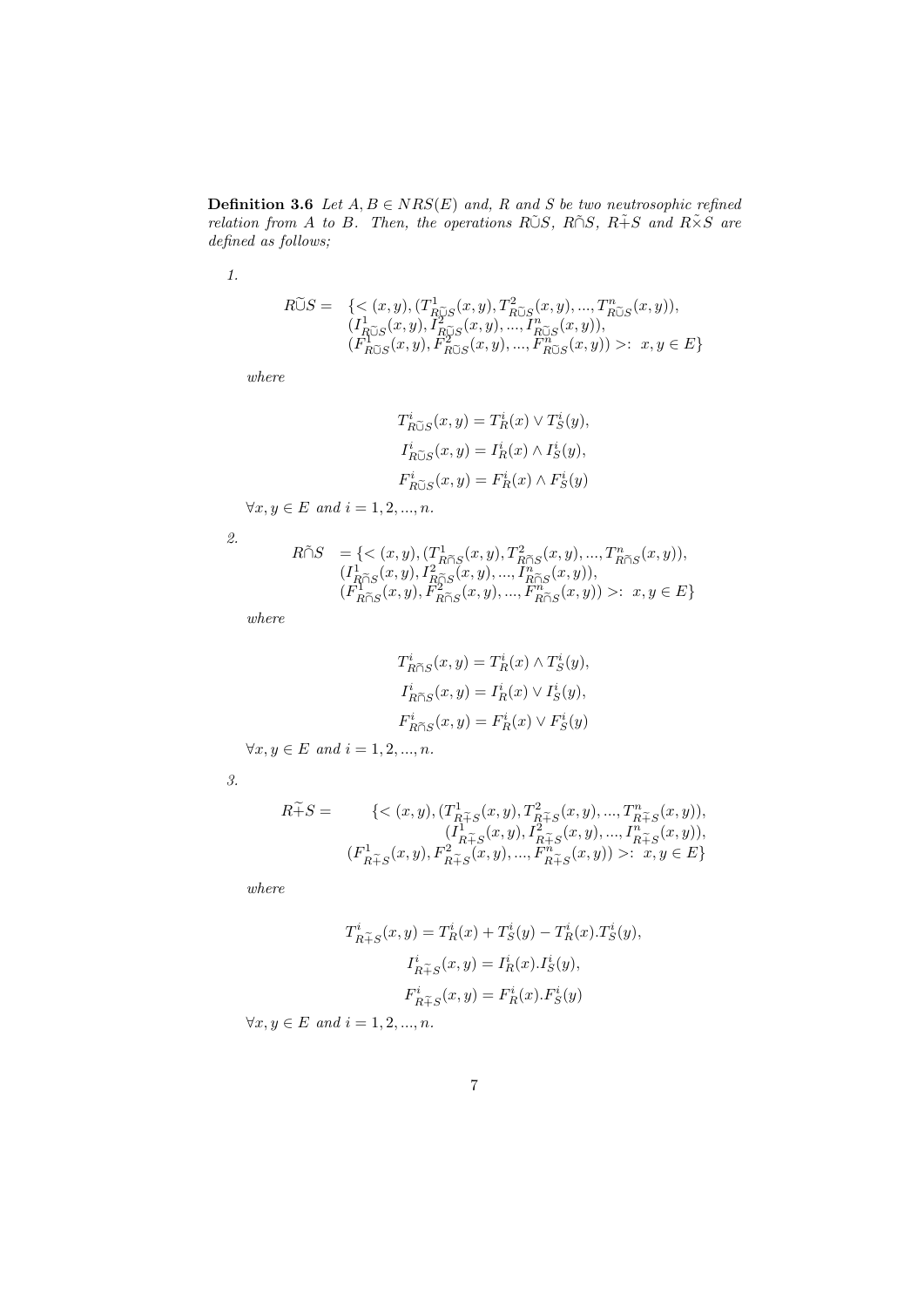$$
\mathcal{L}.
$$

$$
R\tilde{\times}S = \{ \langle (x,y), (T^1_{R\tilde{\times}S}(x,y), T^2_{R\tilde{\times}S}(x,y), ..., T^n_{R\tilde{\times}S}(x,y)) \rangle, \newline (I^1_{R\tilde{\times}S}(x,y), I^2_{R\tilde{\times}S}(x,y), ..., I^n_{R\tilde{\times}S}(x,y)) \rangle, \newline (F^1_{R\tilde{\times}S}(x,y), F^2_{R\tilde{\times}S}(x,y), ..., F^n_{R\tilde{\times}S}(x,y)) \rangle : \ x, y \in E \}
$$

where

$$
T^i_{R\tilde{\times}S}(x,y)=T^i_R(x).T^i_S(y),
$$
  

$$
I^i_{R\tilde{\times}S}(x,y)=I^i_R(x)+I^i_S(y)-I^i_R(x).I^i_S(y),
$$
  

$$
F^i_{R\tilde{\times}S}(x,y)=F^i_R(x)+F^i_S(y)-F^i_R(x).F^i_S(y)
$$
  

$$
\forall x,y\in E \ and \ i=1,2,...,n.
$$

Here  $\vee$ ,  $\wedge$ , +, ., - denotes maximum, minimum, addition, multiplication, subtraction of real numbers respectively.

**Example 3.7** Let us consider the two neutrosophic refined relation  $R$  and  $S$ , from A to B, as follows

$$
R = \{<(x_1, x_1), (0.2, 0.3, 0.4), (0.4, 0.5, 0.6), (0.3, 0.8, 0.9)>,(x_1, x_2), (0.3, 0.4, 0.6), (0.2, 0.3, 0.4), (0.5, 0.6, 0.7)>,(x_2, x_1), (0.1, 0.6, 0.3), (0.2, 0.5, 0.6), (0.2, 0.3, 0.4)>\}
$$

and

$$
S = \{<(x_1, x_1), \{0.1, 0.4, 0.5\}, \{0.3, 0.5, 0.7\}, \{0.2, 0.7, 0.1\}>,(x_1, x_2), \{0.2, 0.3, 0.4\}, \{0.5, 0.6, 0.7\}, \{0.2, 0.3, 0.6\}>,(x_2, x_1), \{0.4, 0.5, 0.6\}, \{0.2, 0.3, 0.4\}, \{0.1, 0.2, 0.3\}> \}
$$

Then,

$$
R\tilde{\cup}S = \{<(x_1,x_1),\{0.2,0.3,0.4\},\{0.4,0.5,0.6\},\{0.3,0.7,0.1\}>,(x_1,x_2),\{0.3,0.3,0.4\},\{0.5,0.3,0.4\},\{0.5,0.3,0.6\}>,(x_2,x_1),\{0.4,0.5,0.3\},\{0.2,0.3,0.4\},\{0.2,0.2,0.3\}> \}
$$

and

$$
R\tilde{\cap}S = \{<(x_1,x_1),\{0.1,0.4,0.5\},\{0.3,0.5,0.7\},\{0.2,0.8,0.9\}>,(x_1,x_2),\{0.2,0.4,0.6\},\{0.2,0.6,0.7\},\{0.2,0.6,0.6\}>,(x_2,x_1),\{0.1,0.6,0.6\},\{0.2,0.5,0.6\},\{0.1,0.3,0.4\}> \}
$$

Assume that  $\emptyset \neq A, B, C \in NRS(E)$ . Two neutrosophic refined relations under a suitable composition, could too yield a new neutrosophic refined relation with a useful significance. Composition of relations is important for applications, because of the reason that if a relation on A and B is known and if a relation on B and C is known then the relation on A and C could be computed and defined as follows;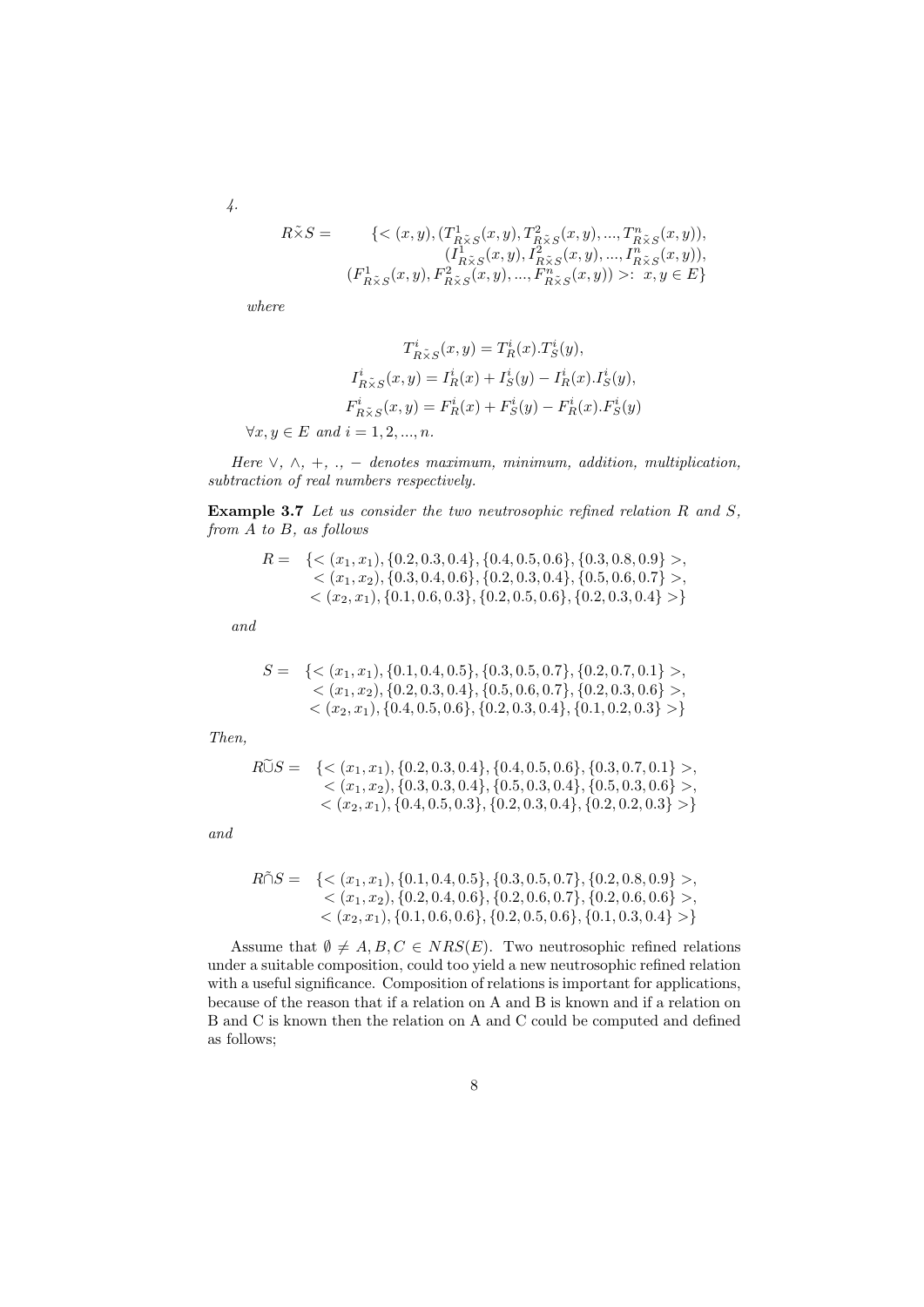**Definition 3.8** Let  $R(A \rightarrow B)$  and  $S(B \rightarrow C)$  be two neutrosophic refined relations. The composition  $S \circ R$  is a neutrosophic refined relation from  $A$  to  $C$ , defined by

$$
S \circ R = \{ \langle (x, z), (T_{S \circ R}^1(x, z), T_{S \circ R}^2(x, z), ..., T_{S \circ R}^n(x, z)), (I_{S \circ R}^1(x, z), I_{S \circ R}^2(x, z), ..., I_{S \circ R}^n(x, z)), (F_{S \circ R}^1(x, z), F_{S \circ R}^2(x, z), ..., F_{S \circ R}^n(x, z)) \rangle : x, z \in E \}
$$

where

$$
T_{S \circ R}^{j}(x, z) = \mathop{\vee}_{y} \left\{ T_{R}^{j}(x, y) \land T_{S}^{j}(y, z) \right\}
$$

$$
I_{S \circ R}^{j}(x, z) = \mathop{\wedge}_{y} \left\{ I_{R}^{j}(x, y) \lor I_{S}^{j}(y, z) \right\}
$$

and

$$
F_{S \circ R}^{j}(x, z) = \underset{y}{\wedge} \left\{ F_{R}^{j}(x, y) \vee F_{S}^{j}(y, z) \right\}
$$

for every  $(x, z) \to \times E$ , for every  $y \in E$  and  $j = 1, 2, ..., n$ .

Definition 3.9 A neutrosophic refined relation R on A is said to be;

- 1. reflexive if  $T_R^j(x,x) = 1$ ,  $I_R^j(x,x) = 0$  and  $F_R^j(x,x) = 0$  for all  $x \in E$
- 2. symmetric if  $T_R^j(x,y) = T_R^j(y,x)$ ,  $I_R^j(x,y) = I_R^j(y,x)$  and  $F_R^j(x,y) =$  $F_R^j(y, x)$  for all  $x, y \in E$
- 3. transitive if  $R \circ R \subseteq R$ .
- 4. neutrosophic refined equivalence relation if the relation R satisfies reflexive, symmetric and transitive.

Definition 3.10 The transitive closure of a neutrosophic refined relation R on  $E \times E$  is  $R = R\tilde{\cup}R^2\tilde{\cup}R^3\tilde{\cup}...$ 

**Definition 3.11** If R is a neutrosophic refined relation from A to B then  $R^{-1}$ is the inverse neutrosophic refined relation  $R$  from  $B$  to  $A$ , defined as follows:

$$
R^{-1}=\left\{\left\langle (y,x),T_{R^{-1}}^{j}(x,y)),I_{R^{-1}}^{j}(x,y),F_{R^{-1}}^{j}(x,y)\right\rangle:(x,y)\in E\times E\right\}
$$

where

 $T_{R^{-1}}^j(x,y) = T_R^j(y,x),\ I_{R^{-1}}^j(x,y) = I_R^j(y,x),\ F_{R^{-1}}^j(x,y) = F_R^j(y,x)$  and  $j = 1, 2, ..., n$ .

Proposition 3.12 If R and S are two neutrosophic refined relation from A to B and B to C, respectively. Then,

$$
1. \ (R^{-1})^{-1} = R
$$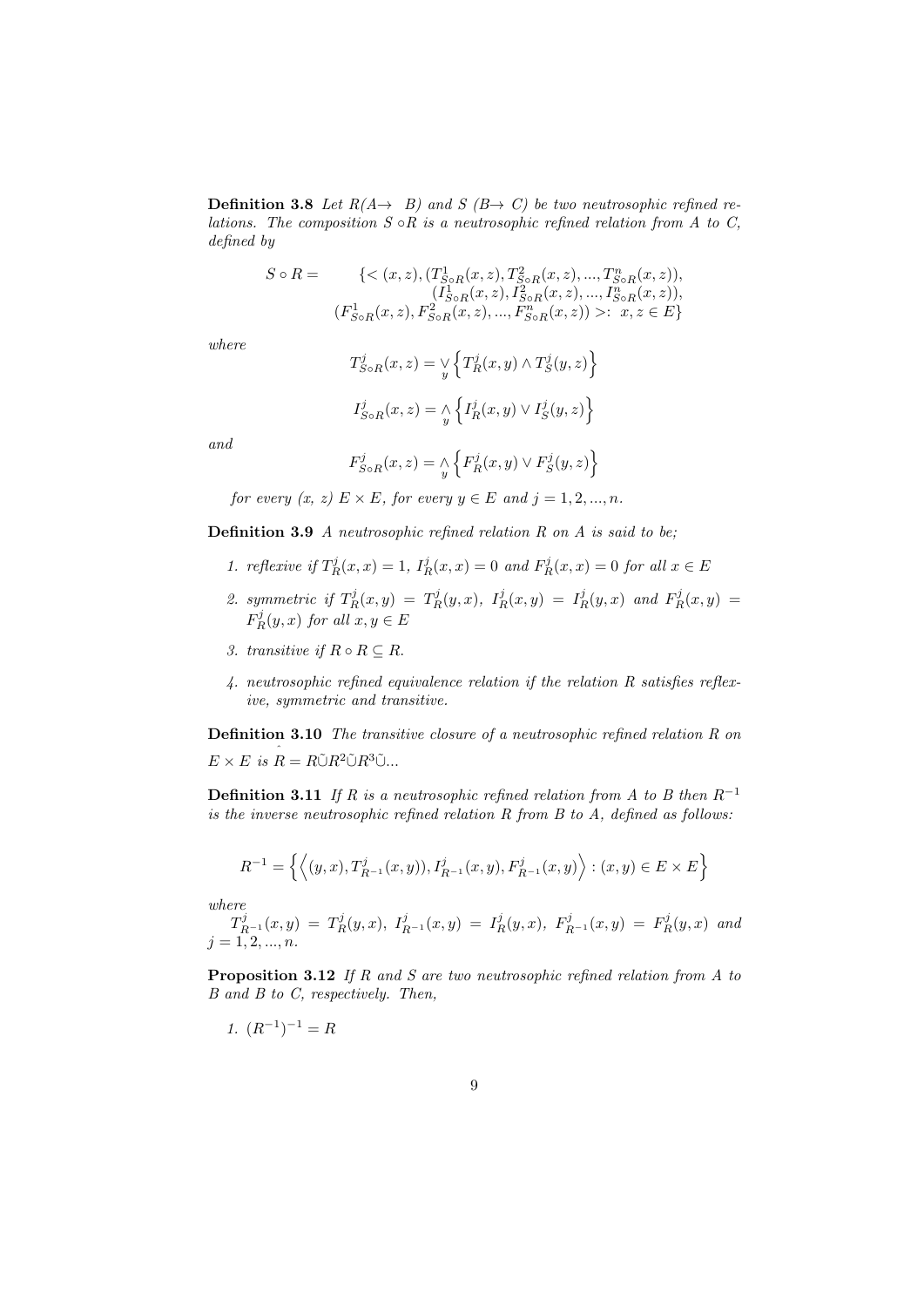2.  $(S \circ R)^{-1} = R^{-1} \circ S^{-1}$ 

### Proof

1. Since  $R^{-1}$  is a neutrosophic refined relation from B to A, we have

 $T_{R^{-1}}^j(x,y) = T_R^j(y,x), I_{R^{-1}}^j(x,y) = I_R^j(y,x)$  and  $F_{R^{-1}}^j(x,y) = F_R^j(y,x)$ Then,

$$
T^j_{(R^{-1})^{-1}}(x, y) = T^j_{R^{-1}}(y, x) = T^j_R(x, y),
$$
  

$$
I^j_{(R^{-1})^{-1}}(x, y) = I^j_{R^{-1}}(y, x) = I^j_R(x, y)
$$

and

$$
F^j_{(R^{-1})^{-1}}(x,y) = F^j_{R^{-1}}(y,x) = F^j_R(x,y)
$$

therefore  $(R^{-1})^{-1} = R$ .

2. If the composition  $S \circ R$  is a neutrosophic refined relation from A to C, then the composition  $R^{-1} \circ S^{-1}$  is a neutrosophic refined relation from C to A. Then,

$$
T_{(SoR)^{-1}}^{j}(z, x) = T_{(SoR)}^{j}(x, z)
$$
  
=  $\vee \{T_{R}^{j}(x, y) \wedge T_{S}^{j}(y, z)\}$   
=  $\vee \{T_{R^{-1}}^{j}(y, x) \wedge T_{S^{-1}}^{j}(z, y)\}$ ,  
=  $\vee \{T_{S^{-1}}^{j}(z, y) \wedge T_{R^{-1}}^{j}(y, x)\}$   
=  $T_{R^{-1} \circ S^{-1}}^{j}(z, x)$ 

$$
I_{(S \circ R)^{-1}}^j(z, x) = I_{(S \circ R)}^j(x, z)
$$
  
=  $\wedge \left\{ I_R^j(x, y) \vee I_S^j(y, z) \right\}$   
=  $\wedge \left\{ I_{R^{-1}}^j(y, x) \vee I_{S^{-1}}^j(z, y) \right\}$   
=  $\wedge \left\{ I_{S^{-1}}^j(z, y) \vee I_{R^{-1}}^j(y, x) \right\}$   
=  $I_{R^{-1} \circ S^{-1}}^j(z, x)$ 

and

$$
F_{(S \circ R)^{-1}}^{j}(z, x) = F_{(S \circ R)}^{j}(x, z)
$$
  
=  $\Lambda \left\{ F_{R}^{j}(x, y) \lor F_{S}^{j}(y, z) \right\}$   
=  $\Lambda \left\{ F_{R^{-1}}^{j}(y, x) \lor F_{S^{-1}}^{j}(z, y) \right\}$   
=  $\Lambda \left\{ F_{S^{-1}}^{j}(z, y) \lor F_{R^{-1}}^{j}(y, x) \right\}$   
=  $F_{R^{-1} \circ S^{-1}}^{j}(z, x)$ 

Finally; proof is valid.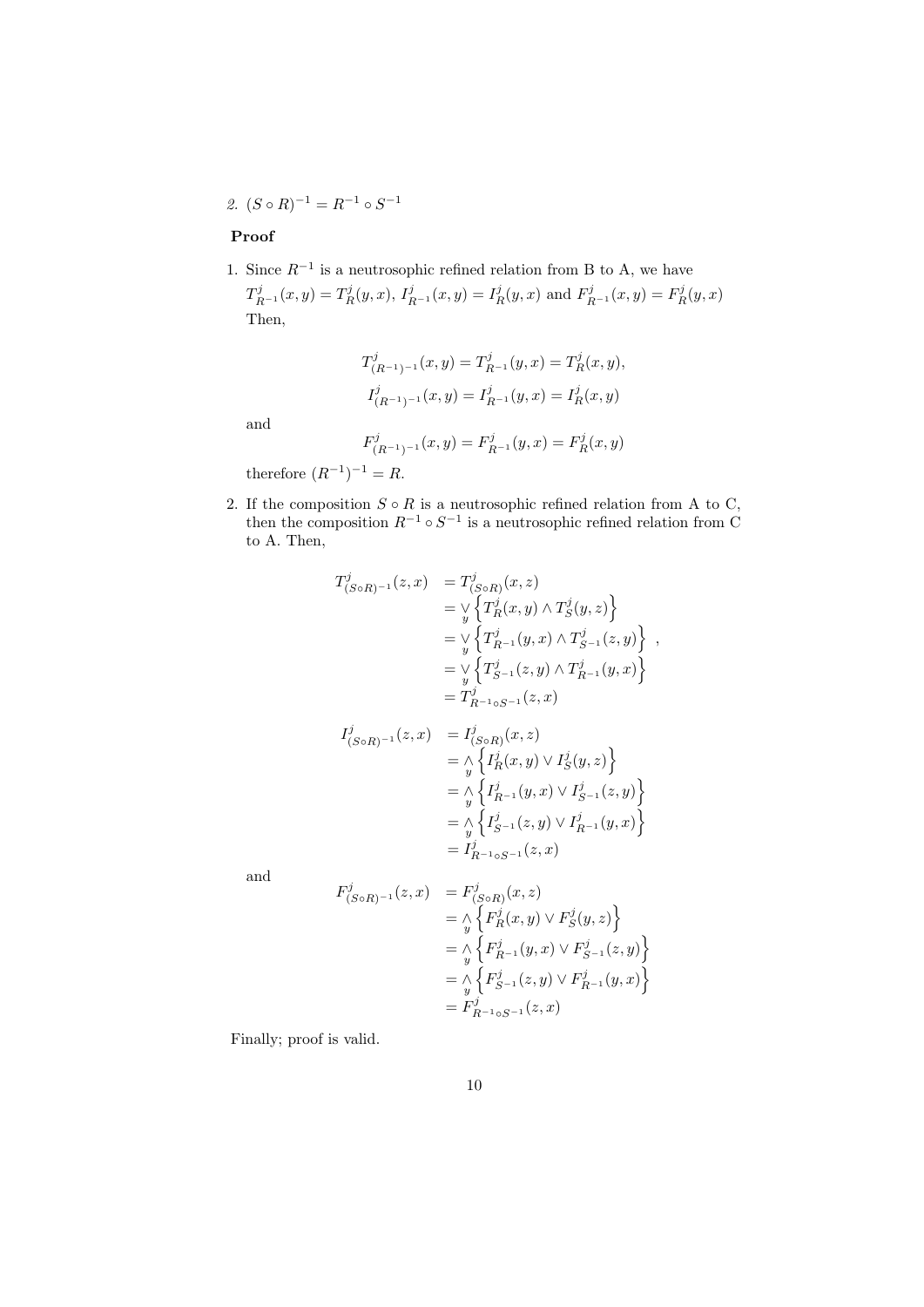**Proposition 3.13** If R is symmetric , then  $R^{-1}$  is also symmetric.

Proof: Assume that R is Symmetric then we have

$$
T_R^j(x, y) = T_R^j(y, x),
$$
  

$$
I_R^j(x, y) = I_R^j(y, x)
$$

and

$$
F_R^j(x, y) = F_R^j(y, x)
$$

Also if  $R^{-1}$  is an inverse relation, then we have

$$
T_{R^{-1}}^j(x, y) = T_R^j(y, x),
$$
  

$$
I_{R^{-1}}^j(x, y) = I_R^j(y, x)
$$

and

$$
F_{R^{-1}}^{j}(x, y) = F_{R}^{j}(y, x)
$$

for all  $x, y \in E$ 

To prove  $R^{-1}$  is symmetric, it is enough to prove

$$
T_{R^{-1}}^j(x,y) = T_{R^{-1}}^j(y,x),
$$
  

$$
I_{R^{-1}}^j(x,y) = I_{R^{-1}}^j(y,x)
$$

and

$$
F_{R^{-1}}^j(x, y) = F_{R^{-1}}^j(y, x)
$$

for all  $x, y \in E$ Therefore;

$$
T_{R^{-1}}^j(x, y) = T_R^j(y, x) = T_R^j(x, y) = T_{R^{-1}}^j(y, x);
$$
  

$$
I_{R^{-1}}^j(x, y) = I_R^j(y, x) = I_R^j(x, y) = I_{R^{-1}}^j(y, x)
$$

and

$$
F_{R^{-1}}^j(x,y) = F_R^j(y,x) = F_R^j(x,y) = F_{R^{-1}}^j(y,x)
$$

Finally; proof is valid.

**Proposition 3.14** If R is symmetric , if and only if  $R = R^{-1}$ .

Proof: Let R be symmetric, then

$$
T_R^j(x, y) = T_R^j(y, x);
$$
  
\n
$$
I_R^j(x, y) = I_R^j(y, x)
$$
  
\n
$$
F_R^j(x, y) = F_R^j(y, x)
$$

$$
F_R^j(x, y) = F_R^j(y, x)
$$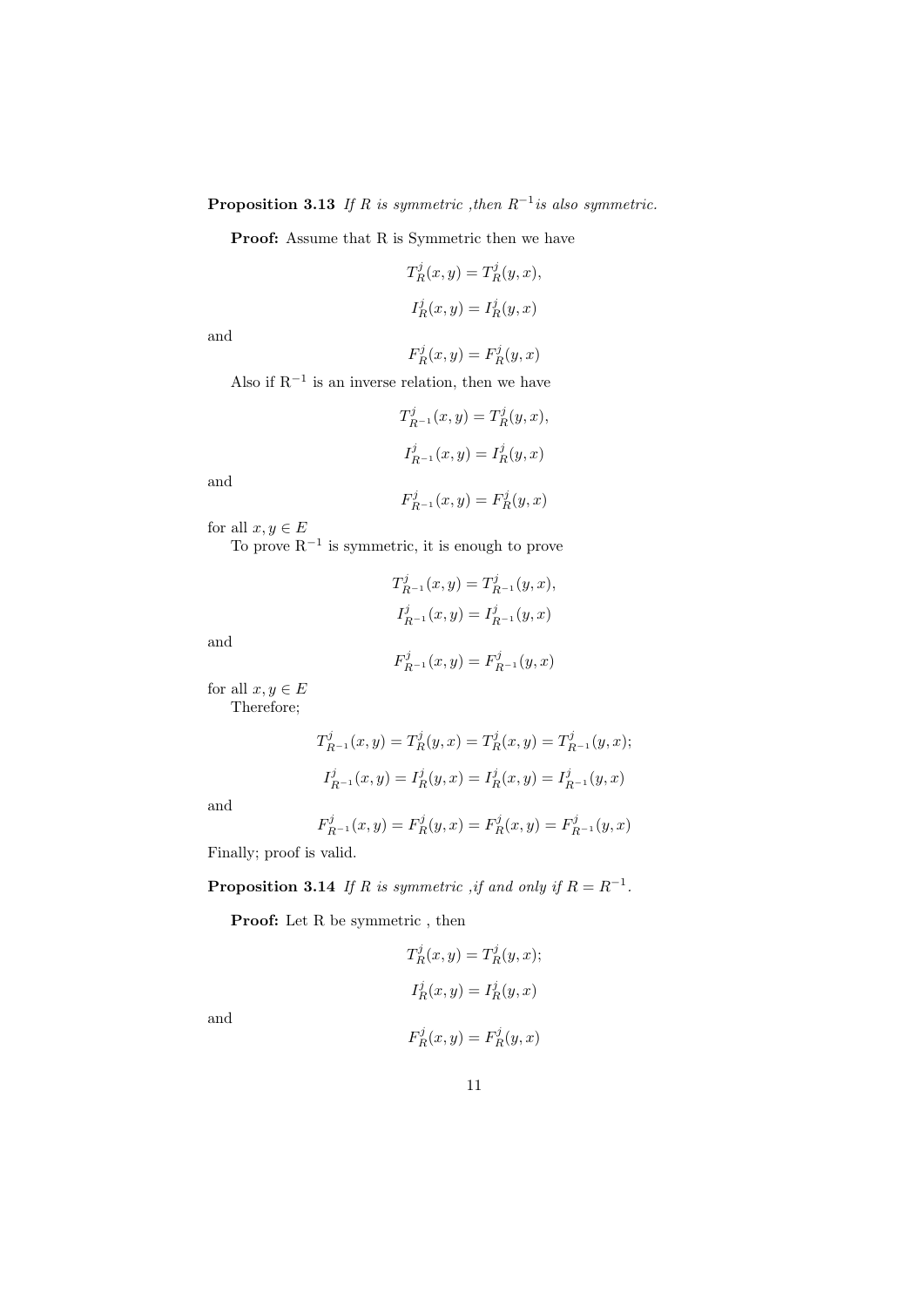and  $R^{-1}$  is an inverse relation, then

$$
T_{R^{-1}}^j(x, y) = T_R^j(y, x);
$$
  

$$
I_{R^{-1}}^j(x, y) = I_R^j(y, x)
$$

and

$$
F_{R^{-1}}^{j}(x, y) = F_{R}^{j}(y, x)
$$

for all  $x, y \in E$ Therefore;  $T_{R^{-1}}^j(x, y) = T_R^j(y, x) = T_R^j(x, y)$ . Similarly  $I^j$   $(x, y) = I^j$ 

$$
I_{R^{-1}}^j(x, y) = I_R^j(y, x) = I_R^j(x, y)
$$

and

$$
F_{R^{-1}}^{j}(x,y) = F_{R}^{j}(y,x) = F_{R}^{j}(x,y)
$$

for all  $x, y \in E$ . Hence  $R = R^{-1}$ 

Conversely, assume that  $R = R^{-1}$  then, we have

$$
T^j_R(x,y) = T^j_{R^{-1}}(x,y) = T^j_R(y,x).
$$

Similarly

$$
I_R^j(x, y) = I_{R^{-1}}^j(x, y) = I_R^j(y, x)
$$

and

$$
F_R^j(x, y) = F_{R^{-1}}^j(x, y) = F_R^j(y, x).
$$

Hence R is symmetric.

Proposition 3.15 If R and S are symmetric neutrosophic refined relations, then

1. RŨS,

- $2. R\tilde{\cap}S,$
- 3.  $R \tilde{+} S$
- 4.  $R\tilde{\times}S$

are also symmetric.

Proof: R is symmetric, then we have;

$$
T_R^j(x, y) = T_R^j(y, x),
$$
  
\n
$$
I_R^j(x, y) = I_R^j(y, x)
$$
  
\n
$$
F_R^j(x, y) = F_R^j(y, x)
$$

$$
F_R^j(x, y) = F_R^j(y, x)
$$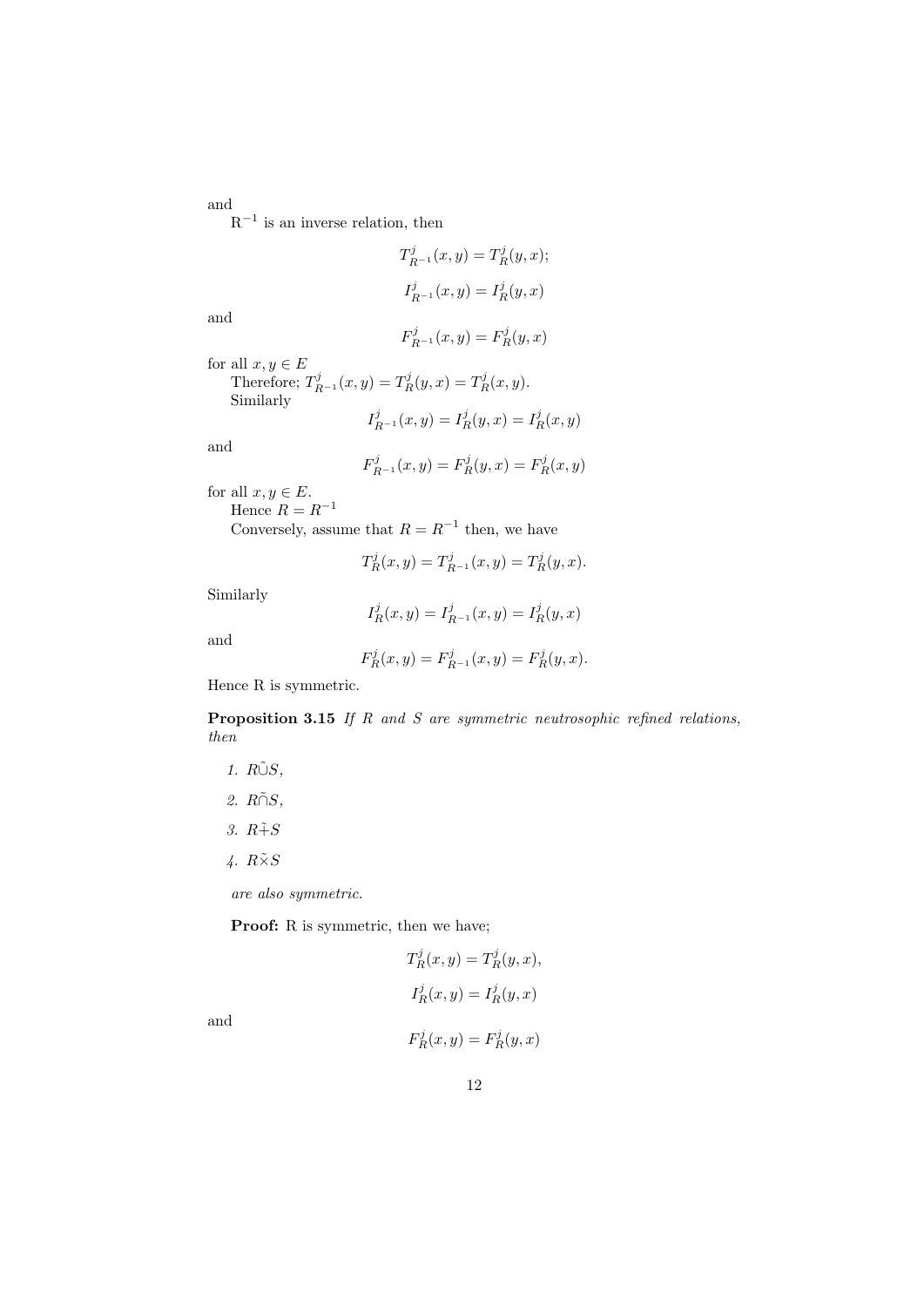similarly S is symmetric, then we have

$$
T_S^j(x, y) = T_S^j(y, x),
$$
  
\n
$$
I_S^j(x, y) = I_S^j(y, x)
$$

and

$$
F_S^j(x, y) = F_S^j(y, x)
$$

Therefore,

1.

$$
T_{R\tilde{\cup}S}^{j}(x,y) = \max \left\{ T_{R}^{j}(x,y), T_{S}^{j}(x,y) \right\}
$$
  
\n
$$
= \max \left\{ T_{R}^{j}(y,x), T_{S}^{j}(y,x) \right\},
$$
  
\n
$$
= T_{R\tilde{\cup}S}^{j}(y,x)
$$
  
\n
$$
I_{R\tilde{\cup}S}^{j}(x,y) = \min \left\{ I_{R}^{j}(x,y), I_{S}^{j}(x,y) \right\}
$$
  
\n
$$
= \min \left\{ I_{R}^{j}(y,x), I_{S}^{j}(y,x) \right\}
$$
  
\n
$$
= I_{R\tilde{\cup}S}^{j}(y,x),
$$
  
\n
$$
F_{R\tilde{\cup}S}^{j}(x,y) = \min \left\{ F_{R}^{j}(x,y), F_{S}^{j}(x,y) \right\}
$$
  
\n
$$
= \min \left\{ F_{R}^{j}(y,x), F_{S}^{j}(y,x) \right\}
$$

and

$$
F_{R\tilde{\cup}S}^{j}(x, y) = \min \left\{ F_R^{j}(x, y), F_S^{j}(x, y) \right\}
$$
  
= 
$$
\min \left\{ F_R^{j}(y, x), F_S^{j}(y, x) \right\}
$$
  
= 
$$
F_{R\tilde{\cup}S}^{j}(y, x)
$$

therefore,  $R\widetilde{\cup} S$  is symmetric.

2.

$$
T_{R\widetilde{\cap}S}^{j}(x,y) = \min \left\{ T_{R}^{j}(x,y), T_{S}^{j}(x,y) \right\}
$$
  
\n
$$
= \min \left\{ T_{R}^{j}(y,x), T_{S}^{j}(y,x) \right\}
$$
  
\n
$$
= T_{R\widetilde{\cap}S}^{j}(y,x),
$$
  
\n
$$
I_{R\widetilde{\cap}S}^{j}(x,y) = \max \left\{ I_{R}^{j}(x,y), I_{S}^{j}(x,y) \right\}
$$
  
\n
$$
= \max \left\{ I_{R}^{j}(y,x), I_{S}^{j}(y,x) \right\}
$$
  
\n
$$
= I_{R\widetilde{\cap}S}^{j}(y,x),
$$

and

$$
\begin{array}{ll} F_{R\widetilde{\cap}S}^j(x,y) & =\max\left\{F_R^j(x,y),F_S^j(x,y)\right\}\\ & =\max\left\{F_R^j(y,x),F_S^j(y,x)\right\}\\ & =F_{R\widetilde{\cap}S}^j(y,x) \end{array}
$$

therefore;  $R\widetilde{\cap}S$  is symmetric.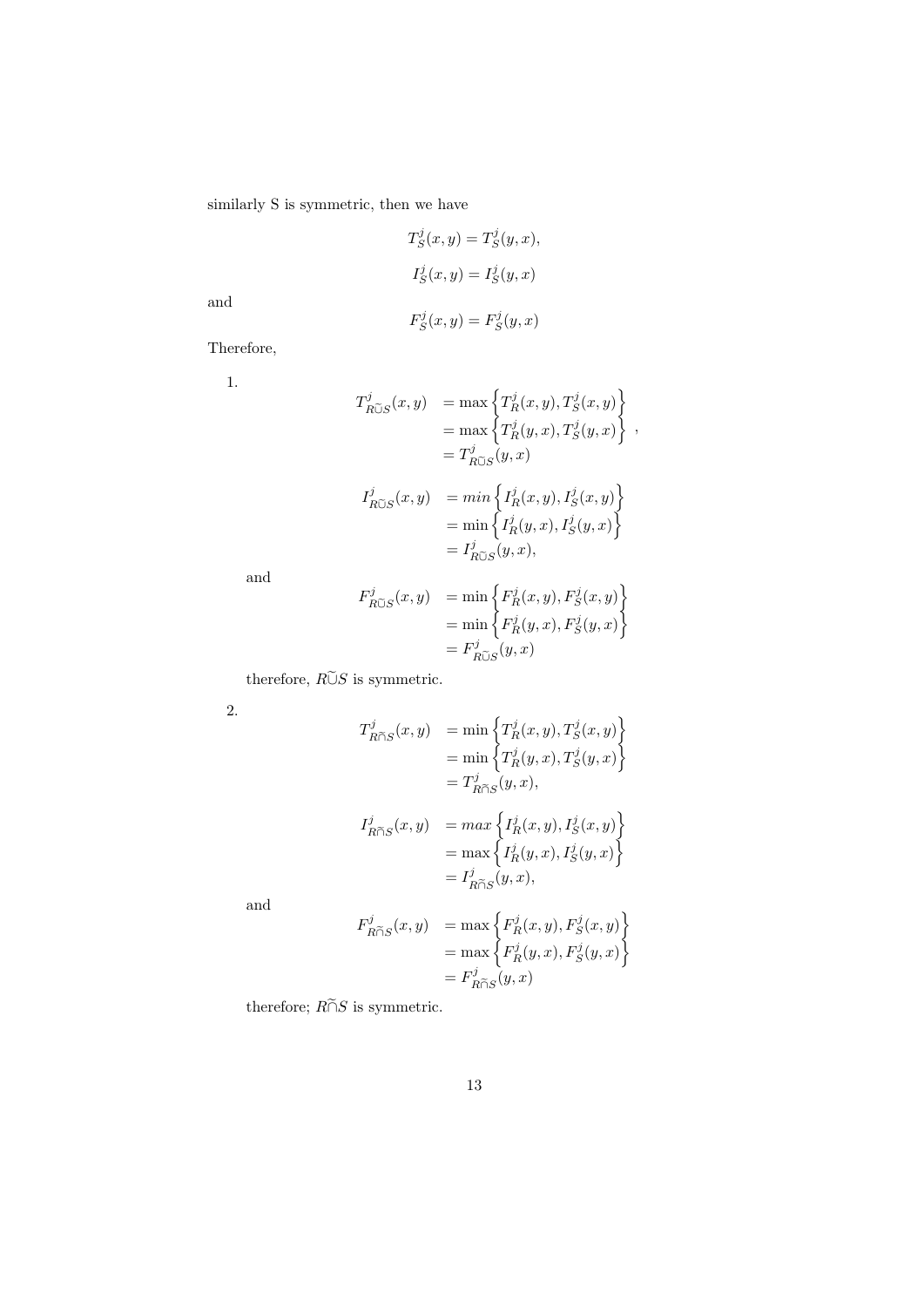3.

$$
T_{R\tilde{+}S}^j(x, y) = T_R^j(x, y) + T_S^j(x, y) - T_R^j(x, y) T_S^j(x, y)
$$
  
\n
$$
= T_R^j(y, x) + T_S^j(y, x) - T_R^j(y, x) T_S^j(y, x)
$$
  
\n
$$
= T_{R\tilde{+}S}^j(y, x)
$$
  
\n
$$
I_{R\tilde{+}S}^j(x, y) = I_R^j(x, y) I_S^j(x, y)
$$
  
\n
$$
= I_R^j(y, x) I_S^j(y, x)
$$

and

$$
F_{R\tilde{+}S}^j(x,y) = F_R^j(x,y)F_S^j(x,y)
$$
  
= 
$$
F_R^j(y,x)F_S^j(y,x)
$$
  
= 
$$
F_{R\tilde{+}S}^j(y,x)
$$

 $= I_{R\tilde{+}S}^j(y,\tilde{x})$ 

therefore,  $R\tilde{+}S$  is also symmetric

4.

$$
T_{R\tilde{\times}S}^j(x,y) = T_R^j(x,y)T_S^j(x,y)
$$
  
=  $T_R^j(y,x)T_S^j(y,x)$   
=  $T_{R\tilde{\times}tS}^j(y,x)$ 

$$
I_{R\tilde{\times}S}^{j}(x,y) = I_{R}^{j}(x,y) + I_{S}^{j}(x,y) - I_{R}^{j}(x,y)I_{S}^{j}(x,y)
$$
  
=  $I_{R}^{j}(y,x) + I_{S}^{j}(y,x) - I_{R}^{j}(y,x)I_{S}^{j}(y,x)$   
=  $I_{R\tilde{\times}S}^{j}(y,x)$ 

$$
F_{R\tilde{\times}S}^{j}(x,y) = F_{R}^{j}(x,y) + F_{S}^{j}(x,y) - F_{R}^{j}(x,y)F_{S}^{j}(x,y) = F_{R}^{j}(y,x) + F_{S}^{j}(y,x) - F_{R}^{j}(y,x)F_{S}^{j}(y,x) = F_{R\tilde{\times}S}^{j}(y,x)
$$

hence,  $R\tilde{\times}S$  is also symmetric.

Remark 3.16  $R \circ S$  in general is not symmetric, as

$$
T^{j}_{(R \circ S)}(x, z) = \mathop{\vee}\limits_{y} \left\{ T^{j}_{S}(x, y) \land T^{j}_{R}(y, z) \right\}
$$
  
\n
$$
= \mathop{\vee}\limits_{y} \left\{ T^{j}_{S}(y, x) \land T^{j}_{R}(z, y) \right\}
$$
  
\n
$$
\neq T^{j}_{(R \circ S)}(z, x)
$$
  
\n
$$
I^{j}_{(R \circ S)}(x, z) = \mathop{\wedge}\limits_{y} \left\{ I^{j}_{S}(x, y) \lor I^{j}_{R}(y, z) \right\}
$$
  
\n
$$
= \mathop{\wedge}\limits_{y} \left\{ I^{j}_{S}(y, x) \lor I^{j}_{R}(z, y) \right\}
$$
  
\n
$$
\neq I^{j}_{(R \circ S)}(z, x)
$$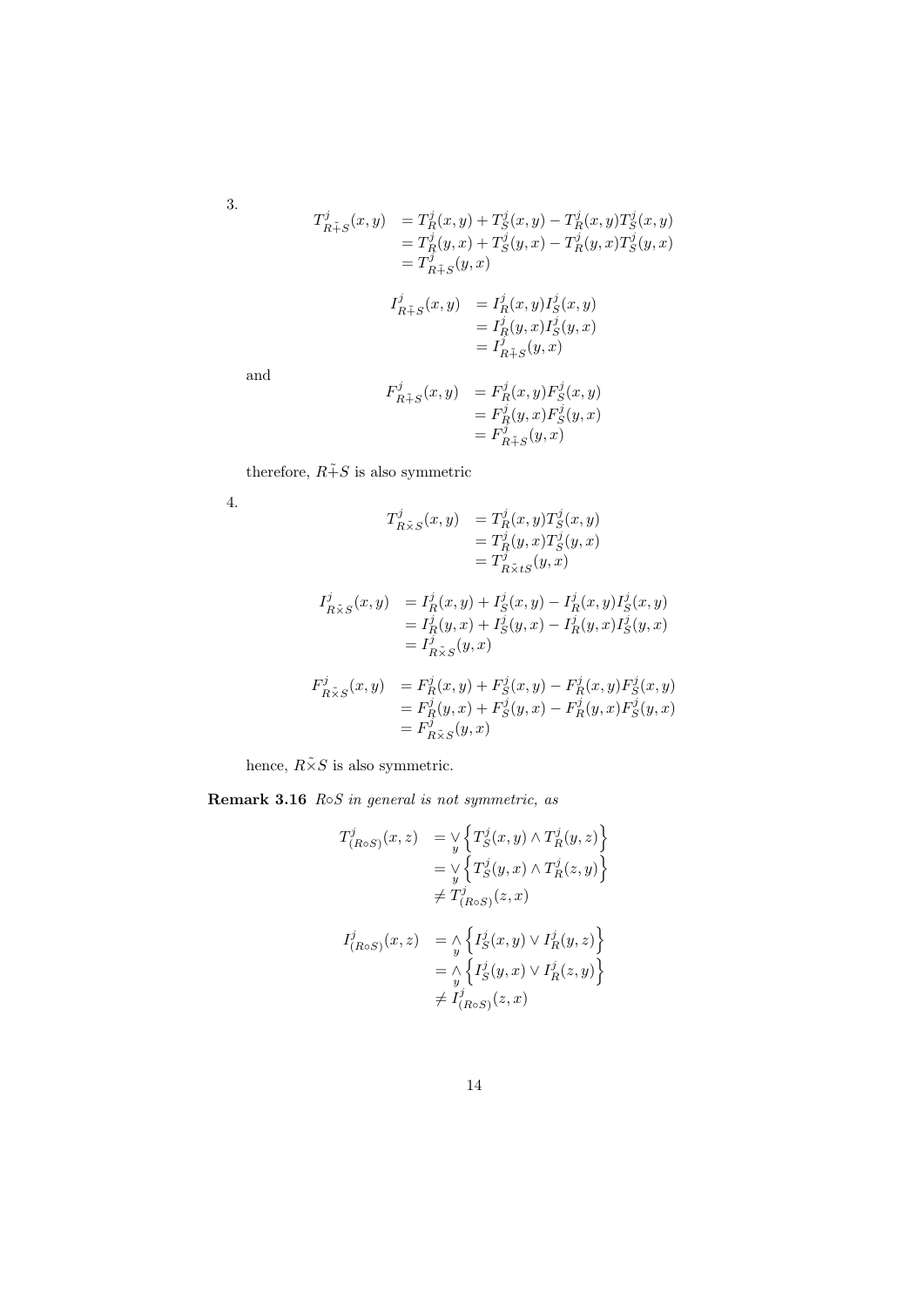$$
F^j_{(R \circ S)}(x, z) = \underset{y}{\wedge} \Big\{ F^j_S(x, y) \vee F^j_R(y, z) \Big\}
$$
  
=  $\underset{y}{\wedge} \Big\{ F^j_S(y, x) \vee F^j_R(z, y) \Big\}$   

$$
\neq F^j_{(R \circ S)}(z, x)
$$

but  $R \circ S$  is symmetric, if  $R \circ S = S \circ R$ , for R and S are symmetric relations.

$$
T_{(R \circ S)}^j(x, z) = \mathop{\vee}\limits_{y} \left\{ T_S^j(x, y) \land T_R^j(y, z) \right\}
$$
  
\n
$$
= \mathop{\vee}\limits_{y} \left\{ T_S^j(y, x) \land T_R^j(z, y) \right\}
$$
  
\n
$$
= \mathop{\vee}\limits_{y} \left\{ T_R^j(y, x) \land T_R^j(z, y) \right\}
$$
  
\n
$$
T_{(R \circ S)}^j(z, x)
$$
  
\n
$$
I_{(R \circ S)}^j(x, z) = \mathop{\wedge}\limits_{y} \left\{ I_S^j(x, y) \lor I_R^j(y, z) \right\}
$$
  
\n
$$
= \mathop{\wedge}\limits_{y} \left\{ I_S^j(y, x) \lor I_R^j(z, y) \right\}
$$
  
\n
$$
= \mathop{\wedge}\limits_{y} \left\{ I_R^j(y, x) \lor I_R^j(z, y) \right\}
$$
  
\n
$$
I_{(R \circ S)}^j(z, x)
$$

and

$$
F^j_{(R \circ S)}(x, z) = \underset{y}{\wedge} \Big\{ F^j_S(x, y) \vee F^j_R(y, z) \Big\}
$$
  
=  $\underset{y}{\wedge} \Big\{ F^j_S(y, x) \vee F^j_R(z, y) \Big\}$   
=  $\underset{y}{\wedge} \Big\{ F^j_R(y, x) \vee F^j_R(z, y) \Big\}$   

$$
F^j_{(R \circ S)}(z, x)
$$

for every  $(x, z) \in E \times E$  and for  $y \in E$ .

**Proposition 3.17** If R is transitive relation, then  $R^{-1}$  is also transitive.

**Proof :** R is transitive relation, if  $R \circ R \subseteq R$ , hence if  $R^{-1} \circ R^{-1} \subseteq R^{-1}$ , then  $R^{-1}$  is transitive.

Consider;

$$
T_{R^{-1}}^j(x, y) = T_R^j(y, x) \ge T_{R \circ R}^j(y, x)
$$
  
\n
$$
= \vee \{ T_R^j(y, z) \wedge T_R^j(z, x) \}
$$
  
\n
$$
= \vee \{ T_{R^{-1}}^j(x, z) \wedge T_{R^{-1}}^j(z, y) \}
$$
  
\n
$$
= T_{R^{-1} \circ R^{-1}}^j(x, y)
$$
  
\n
$$
I_{R^{-1}}^j(x, y) = I_R^j(y, x) \le I_{R \circ R}^j(y, x)
$$
  
\n
$$
= \wedge \{ I_R^j(y, z) \vee I_R^j(z, x) \}
$$
  
\n
$$
= \wedge \{ I_{R^{-1}}^j(x, z) \vee I_{R^{-1}}^j(z, y) \}
$$
  
\n
$$
= I_{R^{-1} \circ R^{-1}}^j(x, y)
$$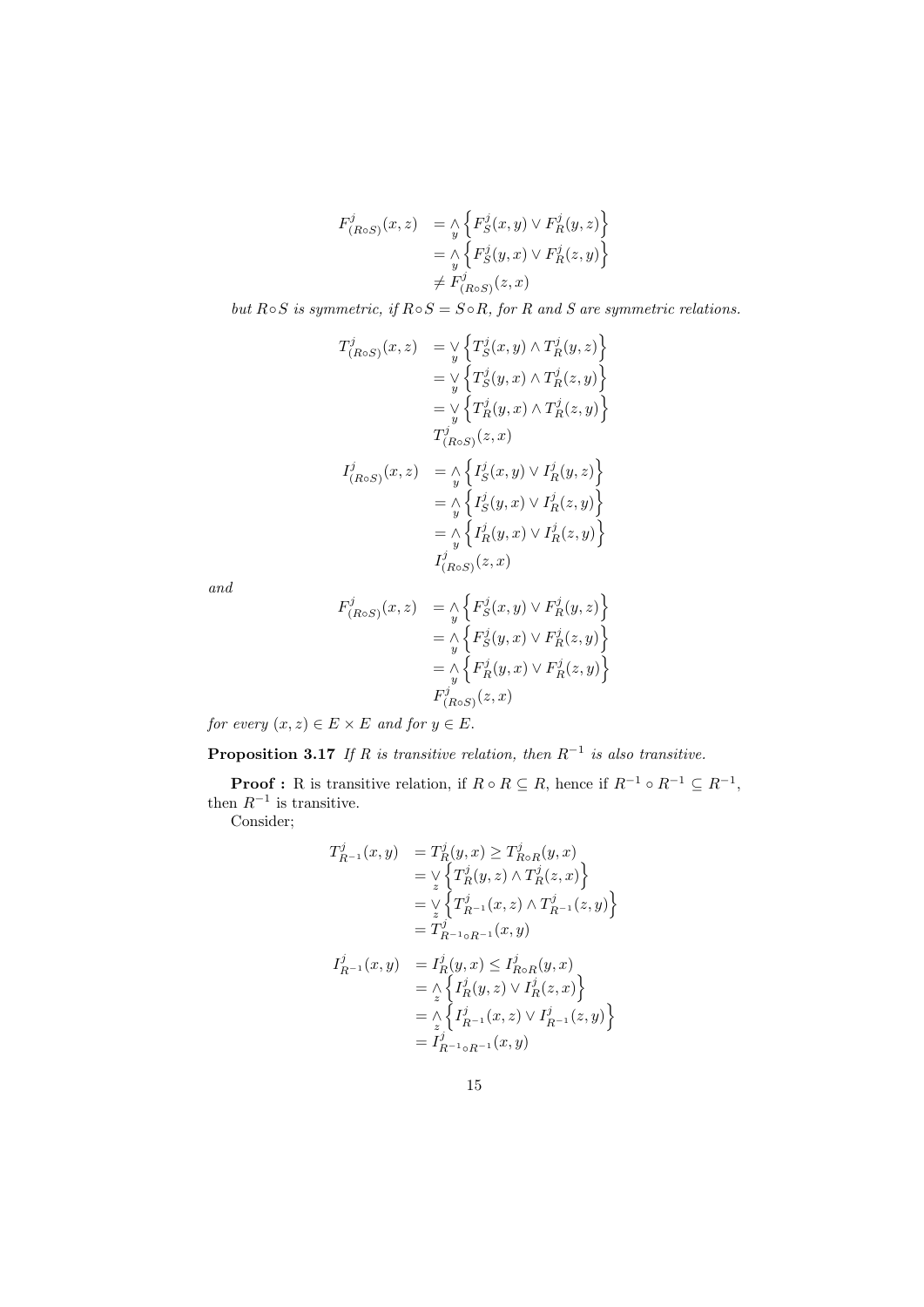and

$$
F_{R^{-1}}^j(x, y) = F_R^j(y, x) \leq F_{R \circ R}^j(y, x)
$$
  
=  $\land \left\{ F_R^j(y, z) \lor F_R^j(z, x) \right\}$   
=  $\land \left\{ F_{R^{-1}}^j(x, z) \lor F_{R^{-1}}^j(z, y) \right\}$   
=  $F_{R^{-1} \circ R^{-1}}^j(x, y)$ 

j

hence, proof is valid.

**Proposition 3.18** If R is transitive relation, then  $R \cap S$  is also transitive

**Proof:** As R and S are transitive relations,  $R \circ R \subseteq R$  and  $S \circ S \subseteq S$ . also  $\sqrt{2}$  $\overline{a}$  $(x, y)$ 

$$
T_{R\widetilde{\cap}S}^j(x,y) \geq T_{(R\widetilde{\cap}S)\circ(R\widetilde{\cap}S)}^j(x,y)
$$
  
\n
$$
T_{R\widetilde{\cap}S}^j(x,y) \leq T_{(R\widetilde{\cap}S)\circ(R\widetilde{\cap}S)}^j(x,y)
$$
  
\n
$$
F_{R\widetilde{\cap}S}^j(x,y) \leq F_{(R\widetilde{\cap}S)\circ(R\widetilde{\cap}S)}^j(x,y)
$$

implies  $R\widetilde{\cap}S) \circ (R\widetilde{\cap}S) \subseteq R \cap S$ , hence  $R \cap S$  is transitive.

**Proposition 3.19** If  $R$  and  $S$  are transitive relations, then

 $\ddot{\phantom{a}}$ 

- 1.  $R\tilde{\cup}S$ ,
- 2.  $R \tilde{+} S$
- 3.  $R\tilde{\times}S$

are not transitive.

#### Proof:

1. As

$$
\label{eq:1} \begin{array}{l} T_{R\widetilde{\cup}S}^{j}(x,y)=\max\left\{T_{R}^{j}(x,y),T_{S}^{j}(x,y)\right\} \\ I_{R\widetilde{\cup}S}^{j}(x,y)=\min\left\{I_{R}^{j}(x,y),I_{S}^{j}(x,y)\right\} \\ F_{R\widetilde{\cup}S}^{j}(x,y)=\min\left\{F_{R}^{j}(x,y),F_{S}^{j}(x,y)\right\} \end{array}
$$

and

$$
T^j_{(R\widetilde{\cup}S)\circ(R\widetilde{\cup}S)}(x,y) \geq T^j_{R\widetilde{\cup}S}(x,y)
$$
  

$$
T^j_{(R\widetilde{\cup}S)\circ(R\widetilde{\cup}S)}(x,y) \leq T^j_{R\widetilde{\cup}S}(x,y)
$$
  

$$
F^j_{(R\widetilde{\cup}S)\circ(R\widetilde{\cup}S)}(x,y) \leq F^j_{R\widetilde{\cup}S}(x,y)
$$

2. As

$$
T_{R\tilde{+}S}^{j}(x,y) = T_{R}^{j}(x,y) + T_{S}^{j}(x,y) - T_{R}^{j}(x,y)T_{S}^{j}(x,y)
$$
  
\n
$$
I_{R\tilde{+}S}^{j}(x,y) = I_{R}^{j}(x,y)I_{S}^{j}(x,y)
$$
  
\n
$$
F_{R\tilde{+}S}^{j}(x,y) = F_{R}^{j}(x,y)F_{S}^{j}(x,y)
$$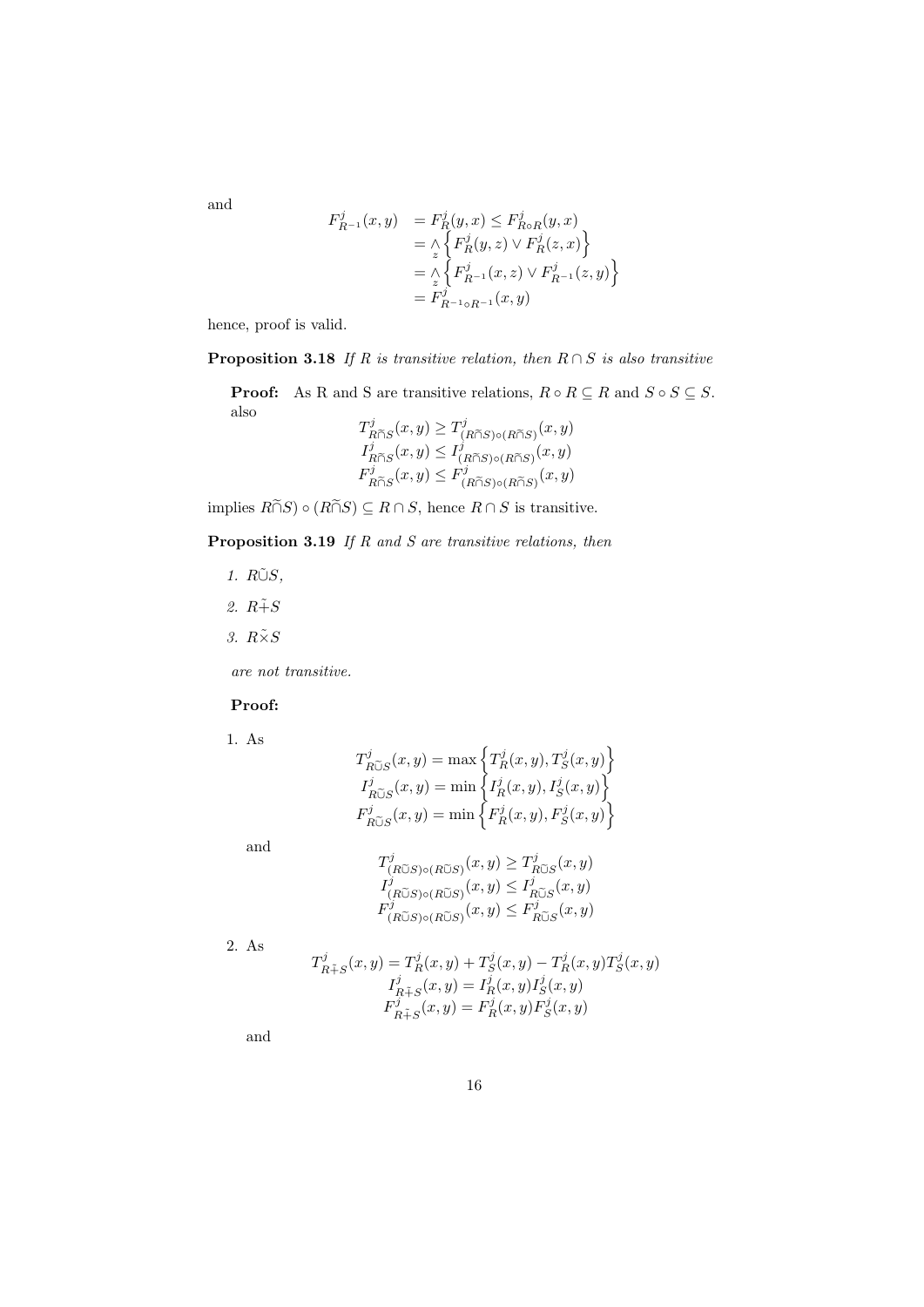$$
\begin{array}{l} T^j_{(R\tilde{+}S)\circ (R\tilde{+}S)}(x,y)\geq T^j_{R\tilde{+}S}(x,y)\\ I^j_{(R\tilde{+}S)\circ (R\tilde{+}S)}(x,y)\leq I^j_{R\tilde{+}S}(x,y)\\ F^j_{(R\tilde{+}S)\circ (R\tilde{+}S)}(x,y)\leq F^j_{R\tilde{+}S}(x,y) \end{array}
$$

3. As

$$
T^j_{R\tilde{\times}S}(x,y)=T^j_R(x,y)T^j_S(x,y)\\ I^j_{R\tilde{\times}S}(x,y)=I^j_R(x,y)+I^j_S(x,y)-I^j_R(x,y)I^j_S(x,y)\\ F^j_{R\tilde{\times}S}(x,y)=F^j_R(x,y)+F^j_S(x,y)-F^j_R(x,y)F^j_S(x,y)
$$

and

$$
T^j_{(R\tilde{\times}S)\circ(R\tilde{\times}S)}(x,y) \geq T^j_{R\tilde{\times}S}(x,y)
$$
  
\n
$$
I^j_{(R\tilde{\times}S)\circ(R\tilde{\times}S)}(x,y) \leq I^j_{R\tilde{\times}S}(x,y)
$$
  
\n
$$
F^j_{(R\tilde{\times}S)\circ(R\tilde{\times}S)}(x,y) \leq F^j_{R\tilde{\times}S}(x,y)
$$

Hence  $R\tilde{\cup}S$ ,  $R\tilde{+}S$  and  $R\tilde{\times}S$  are not transitive.

**Proposition 3.20** If R is transitive relation, then  $R^2$  is also transitive.

**Proof:** R is transitive relation, if  $R \circ R \subseteq R$ , therefore if  $R^2 \circ R^{-2} \subseteq R^2$ , then  $R^2$  is transitive.

$$
T_{R\circ R}^j(y,x) = \mathop{\vee}\limits_x \Big\{ T_R^j(y,z) \wedge T_R^j(z,x) \Big\} \geq \mathop{\vee}\limits_x \Big\{ T_{R\circ R}^j(y,z) \wedge T_{R\circ R}^j(z,x) \Big\} = T_{R^2 \circ R^2}^j(y,x),
$$
  

$$
I_{R\circ R}^j(y,x) = \mathop{\wedge}\limits_x \Big\{ I_R^j(y,z) \vee I_R^j(z,x) \Big\} \leq \mathop{\wedge}\limits_x \Big\{ I_{R\circ R}^j(y,z) \vee I_{R\circ R}^j(z,x) \Big\} = I_{R^2 \circ R^2}^j(y,x)
$$
 and

$$
F_{RoR}^j(y,x)=\underset{z}{\wedge}\Big\{F(y,z)\vee F_R^j(z,x)\Big\}\leq \underset{z}{\wedge}\Big\{I_{RoR}^j(y,z)\vee F_{RoR}^j(z,x)\Big\}=F_{R^2\circ R^2}^j(y,x)
$$

Finally, the proof is valid.

## 4 Acknowledgments

The authors would like to thank the anonymous reviewer for their careful reading of this research paper and for their helpful comments.

## 5 Conclusion

In this paper, we have firstly defined the neutrosophic refined relations(NRR). The NRR are the extension of neutrosophic relation (NR) and intuitionistic multirelation[27]. The notions of inverse, symmetry, reflexivity and transitivity on neutrosophic refined relations are studied. The future work will cover the application of the NRR in decision making, pattern recognition and in medical diagnosis.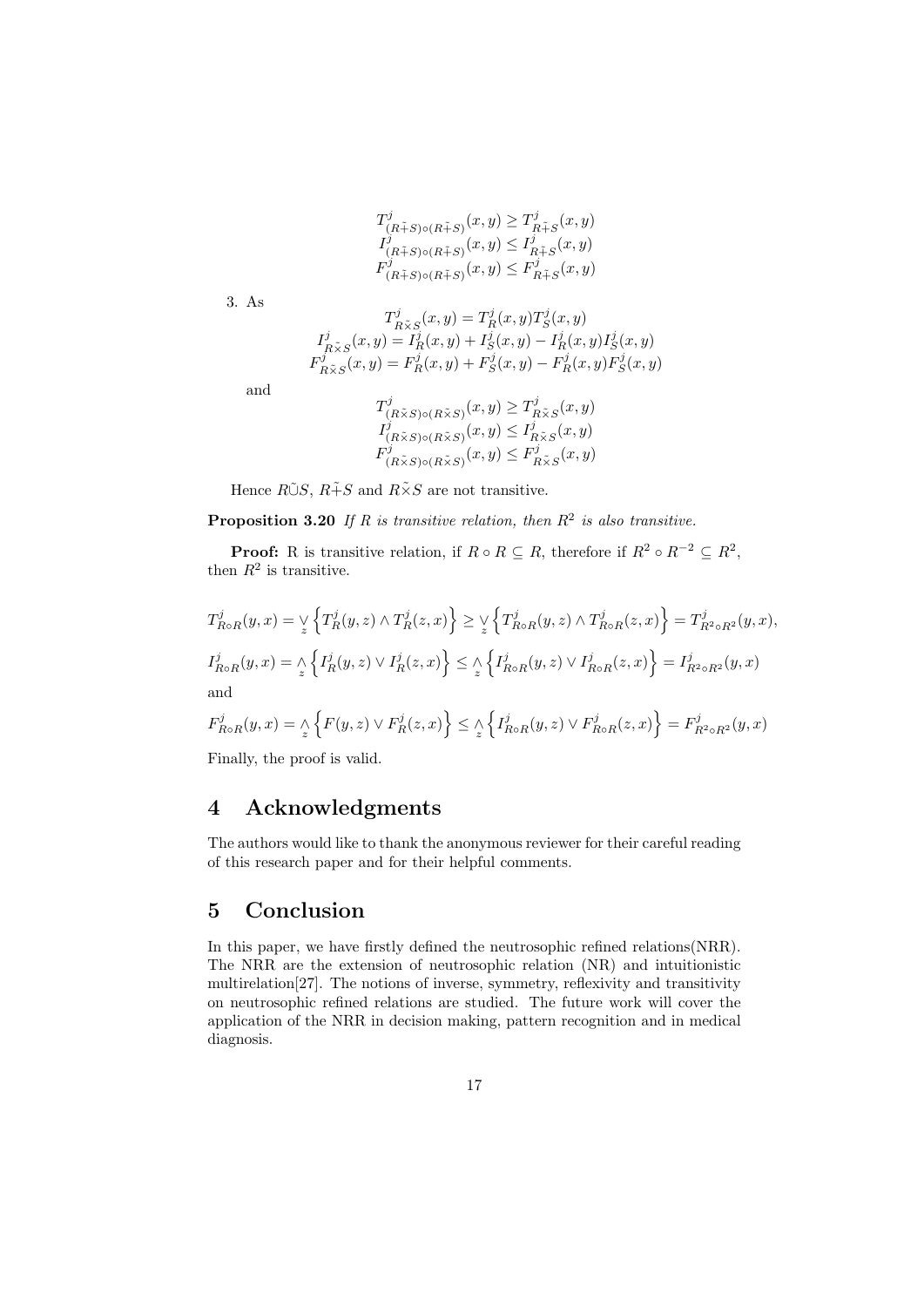## References

- [1] A.Q. Ansari, R. Biswas and S. Aggarwal, Proposal for Applicability of Neutrosophic Set Theory in Medical AI, International Journal of Computer Applications, 27/5 (2011) 5–11.
- [2] A. Kharal, A Neutrosophic Multicriteria Decision Making Method, New Mathematics and Natural Computation, Creighton University, USA, 2013.
- [3] A.Q. Ansari, R. Biswas and S. Aggarwal, Neutrosophic classifier:An extension of fuzzy classifier, Applied Soft Computing 13 (2013) 563–573.
- [4] A. Syropoulos, On generalized fuzzy multisets and their use in computation, Iranian Journal Of Fuzzy Systems 9(2) (2012) 113–125.
- [5] A. S. Thomas and S. J. John, Multi-fuzzy rough sets and relations, Annals of Fuzzy Mathematics and Informatics  $x/x$  (2013) xx-xxx.
- [6] C. Ashbacher, Introduction to Neutrosophic Logic, American Research Press Rehoboth 2002.
- [7] C. S. Calude, G. Paun, G. Rozenberg, A. Salomaa, Lecture notes in computer science: Multiset Processing Mathematical, Computer Science, and Molecular Computing Points of View, 2235, (2001) Springer-New York.
- [8] D. Rabounski F. Smarandache L. Borissova Neutrosophic Methods in General Relativity, Hexis, No:10 (2005).
- [9] F. G. Lupiáñez, On neutrosophic topology, Kybernetes,  $37(6)$  (2008) 797– 800.
- [10] F. Smarandache, A Unifying Field in Logics. Neutrosophy: Neutrosophic Probability, Set and Logic, Rehoboth: American Research Press (1998).
- [11] F. Smarandache, n-Valued Refined Neutrosophic Logic and Its Applications in Physics, Progress in Physics, 143-146, Vol. 4, 2013.
- [12] H. Wang, F. Smarandache, Y. Q. Zhang and R.Sunderraman, Single valued neutrosophic sets, Multispace and Multistructure 4 (2010) 410-413.
- [13] I. Deli and S. Broumi, Neutrosophic multisets and its application in medical diagnosis (2014) (submmited)
- [14] I. Deli, Interval-valued neutrosophic soft sets and its decision making http://arxiv.org/abs/1402.3130.
- [15] I. Deli, Y. Toktas and S.Broumi, Relations on Neutrosophic Parameterized Soft Sets and Their Applications, Neutrosophic Sets and Systems, Vol. 3, 2014.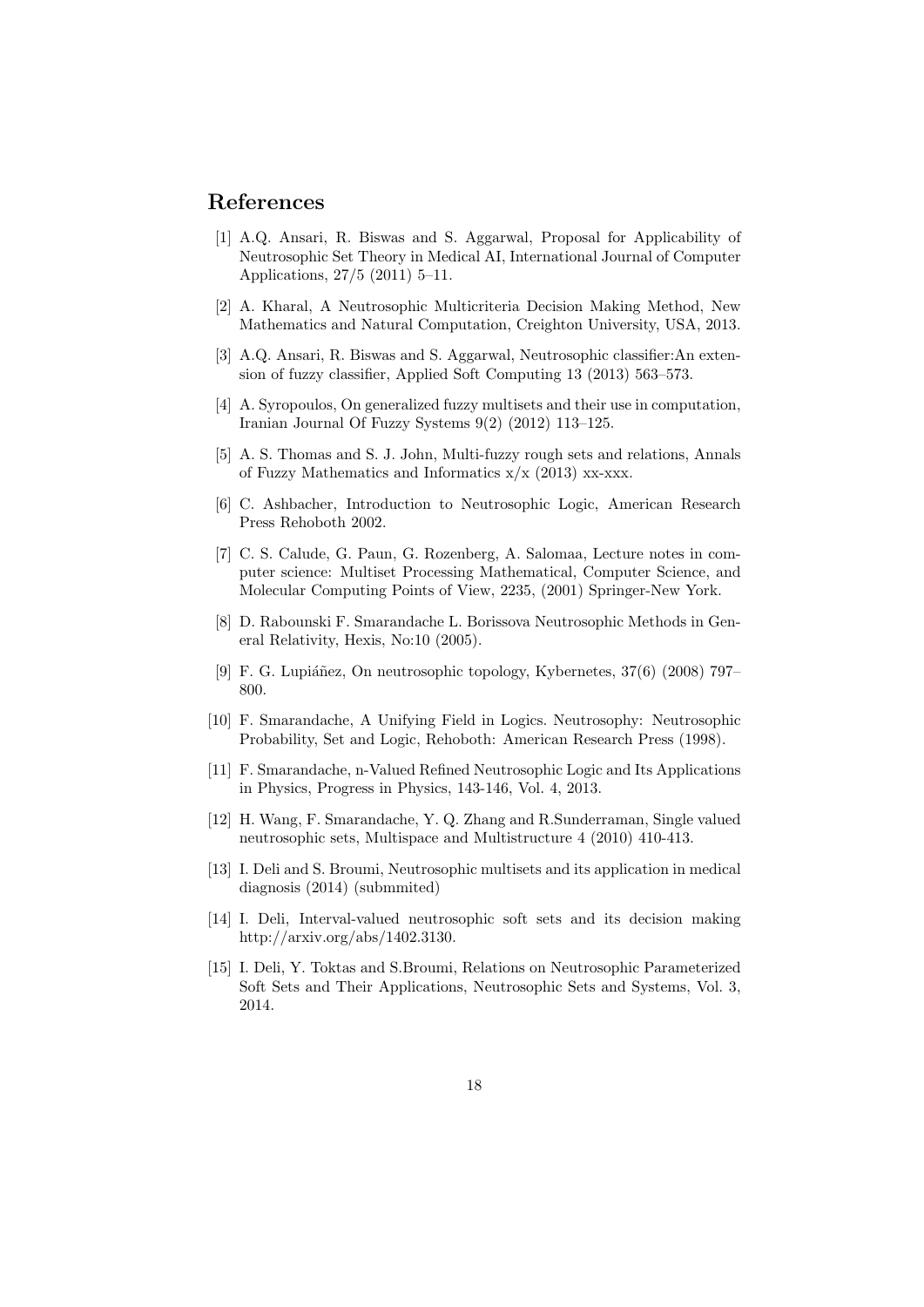- [16] I. Deli, Y. Toktas, and S. Broumi. Neutrosophic Parameterized Soft relations and Their Application Neutrosophic Sets and Systems, Vol. 4, 2014,pp.25-34.
- [17] K. T. Atanassov, Intuitionistic Fuzzy Set. Fuzzy Sets and Systems, 20(1), 87–86, 1986.
- [18] L. A. Zadeh, Fuzzy Sets, Inform. and Control, 8 (1965) 338-353.
- [19] M. Dhar, S. Broumi and F. Smarandache. A Note on Square Neutrosophic Fuzzy Matrices,Neutrosophic sets and systems, Vol 3.(2014) 37-41
- [20] M. Arora and R. Biswas, Deployment of Neutrosophic Technology to Retrieve Answers for Queries Posed in Natural Language, 3. Int. Conf. on Comp. Sci. and Inform. Tech. (2010) 435–439.
- [21] M. Arora, R. Biswas and U.S. Pandy, Neutrosophic Relational Database Decomposition, International Journal of Advanced Computer Science and Applications, 2(8) (2011) 121–125.
- [22] P.K. Maji, Neutrosophic soft set, Annals of Fuzzy Mathematics and Informatics, 5/ 1 (2013) 157-168.
- [23] P. A. Ejegwa, J. A. Awolola, Intuitionistic Fuzzy Multiset (IFMS) In Binomial Distributions, International Journal Of Scientific and Technology Research 3(4) (2014) 335-337.
- [24] P. Chi and L. Peide, An Extended TOPSIS Method for the Multiple Attribute Decision Making Problems Based on Interval Neutrosophic, Neutrosophic Sets and Systems 1 (2013) 63-70.
- [25] P. Rajarajeswari and N. Uma, On Distance and Similarity Measures of Intuitionistic Fuzzy Multi Set, IOSR Journal of Mathematics 5(4) (2013) 19–23.
- [26] P. Rajarajeswari and N. Uma, A Study of Normalized Geometric and Normalized Hamming Distance Measures in Intuitionistic Fuzzy Multi Sets, International Journal of Science and Research, Engineering and Technology 2(11) (2013) 76–80.
- [27] P. Rajarajeswari, N. Uma, Intuitionistic Fuzzy Multi Relations, International Journal of Mathematical Archives 4(10) (2013) 244-249.
- [28] P. Rajarajeswari and N. Uma, Zhang and Fu's Similarity Measure on Intuitionistic Fuzzy Multi Sets, International Journal of Innovative Research in Science, Engineering and Technology 3(5) (2014) 12309–12317.
- [29] P. Rajarajeswari, N. Uma, Correlation Measure For Intuitionistic Fuzzy Multi Sets, International Journal of Research in Engineering and Technology 3(1) (2014) 611-617.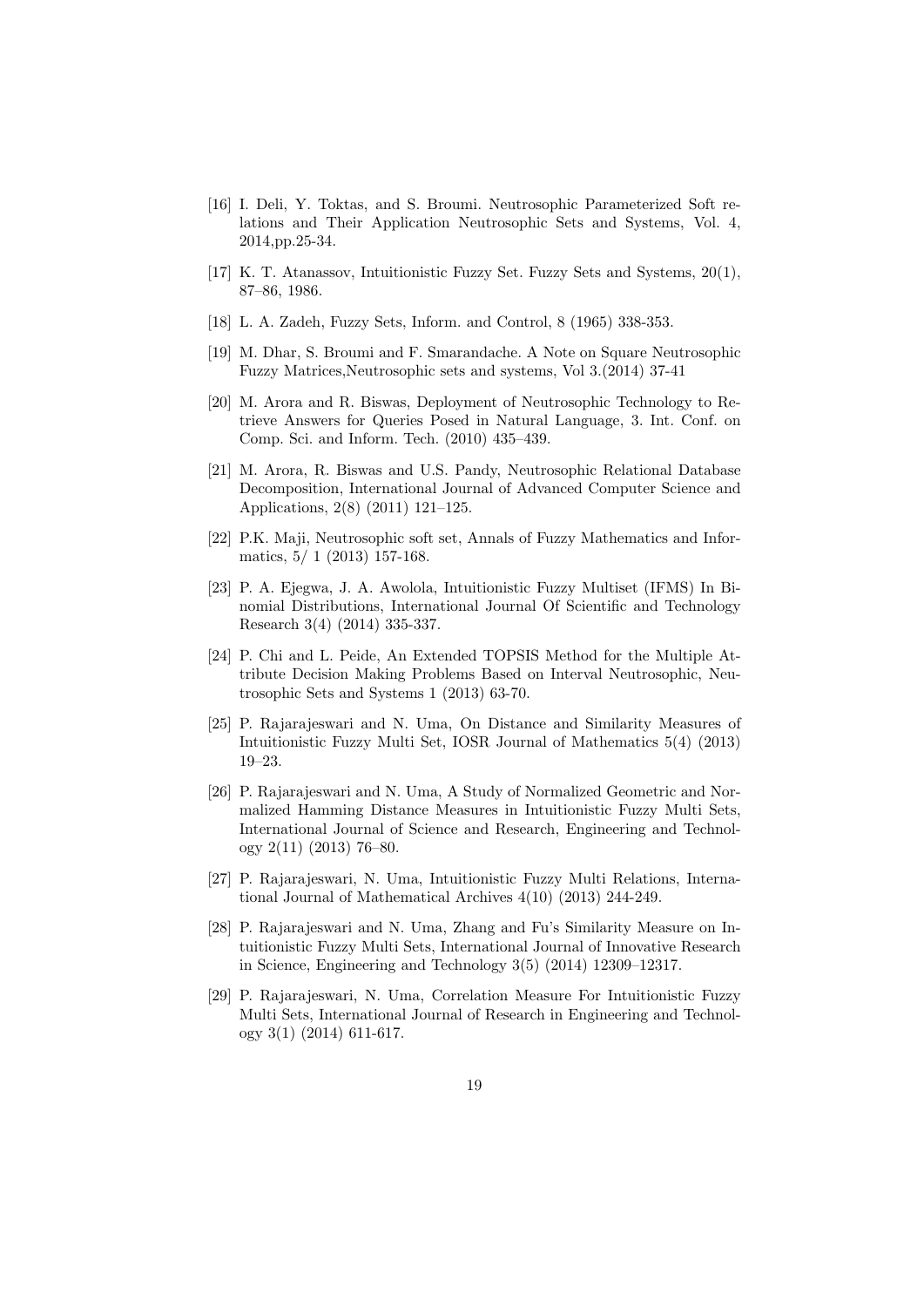- [30] R. Muthuraj and S. Balamurugan, Multi-Fuzzy Group and its Level Subgroups, Gen. Math. Notes 17(1) (2013) 74-81.
- [31] R. R. Yager, On the theory of bags (Multi sets), Int. J. Of General System, 13 (1986) 23–37.
- [32] S. Aggarwal, R. Biswas and A. Q. Ansari, Neutrosophic Modeling and Control, Computer and Communication Technology (2010) 718–723.
- [33] S. Broumi and F. Smarandache, Intuitionistic Neutrosophic Soft Set, Journal of Information and Computing Science, 8(2) (2013) 130–140.
- [34] S. Broumi, Generalized Neutrosophic Soft Set, International Journal of Computer Science, Engineering and Information Technology 3(2) (2013) 17–30.
- [35] S. Broumi, F. Smarandache, Several Similarity Measures of Neutrosophic Sets, Neutrosophic Sets and Systems, 1 (2013) 54–62.
- [36] S. Broumi, F. Smarandache, More on Intuitionistic Neutrosophic Soft Sets, Computer Science and Information Tech-nology 1(4) (2013) 257-268.
- [37] S. Broumi, I. Deli and F. Smarandache, Relations on Interval Valued Neutrosophic Soft Sets, Journal of New Results in Science, 5 (2014) 1–20.
- [38] S. Broumi, I. Deli, F. Smarandache Neutrosophic Parametrized Soft Set theory and its decision making problem, International Frontier Science Lettre, Vol. 1, No. 1, (2014) 1-11.
- [39] S. Broumi, M. Dhar, F.Smarandache, Rough neutrosophic sets, Italian journal of pure and applied mathematics, No. 32, (2014) 493502
- [40] S. Broumi, F. Smarandache, Lower and Upper Soft Interval Valued Neutrosophic Rough Approximations of An IVNSS-Relation, Proceedings of SISOM ACOUSTICS 2014 International Conference,Bucharest, 22-23 May 2014, pp. 204-211.
- [41] S. Broumi and F Smarandache, On Neutrosophic Implications. Neutrosophic Sets and Systems, Vol. 2, (2014) 9-17
- [42] S. Broumi, I. Deli and F. Smarandache, Interval Valued Neutrosophic Parameterized Soft Set Theory and its Decision Making, Journal of New Results in Science, No7, (2014) 58-71
- [43] S. Das, M. B. Kar and S. Kar, Group multi-criteria decision making using intuitionistic multi-fuzzy sets, Journal of Uncertainty Analysis and Applications 10(1) (2013) 1-16.
- [44] S. Sebastian and T. V. Ramakrishnan, Multi-fuzzy Subgroups, Int. J. Contemp. Math. Sciences 6(8) (2011) 365–372.